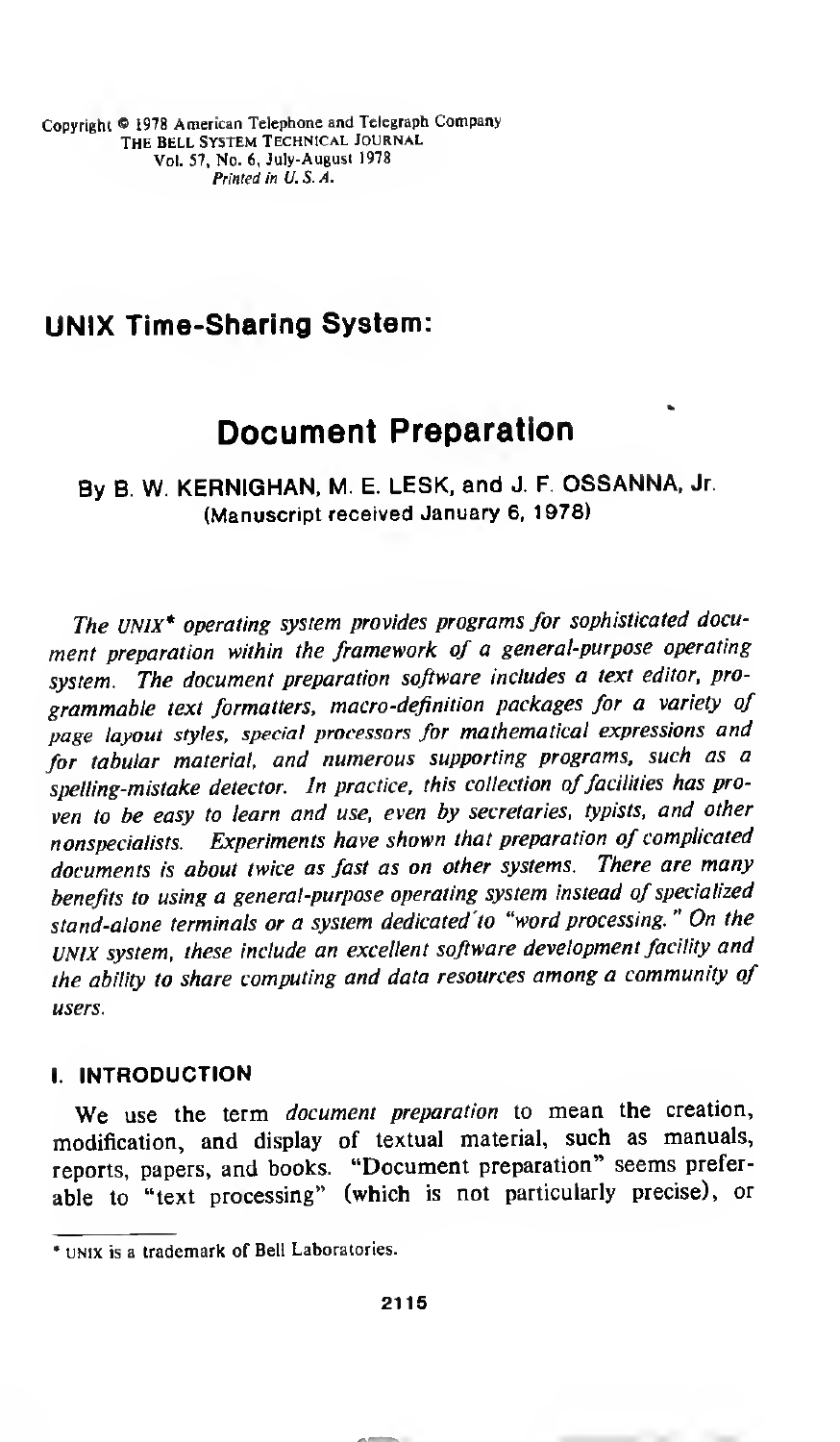"word processing" (which has acquired connotations of stand-alone specialized terminals).

Computer-aided document preparation offers some clear benefits. Text need be entered only once. Thereafter, only those portions that need to be changed require editing; the remaining material is left alone. This is a significant labor reduction for any document that must be modified or maintained over a period of time.

There are many other important benefits. Special languages can be used to facilitate the entry of complex material such as tables and mathematical expressions. The style or format of <sup>a</sup> document can be decoupled from its content; the only format-control information that need be embedded is that describing textual categories and boundaries, such as titles, section headings, paragraphs, and the like. Alternative document styles are then possible through the use of different formatting programs and different interpretations applied to the embedded format control. Furthermore, programs can examine text to detect spelling mistakes, compare versions of documents, and prepare indexes automatically. Machine-generated data can be incorporated in documents; excerpts from documents can be fed to programs without transcription.

A variety of comparatively elegant output devices has become available, supplementing the traditional typewriters, terminals, and line printers; this has led to <sup>a</sup> much increased interest in automated document preparation. Automated systems are no longer limited to straight text composed in unattractive constant-width characters, but can produce a full range of printed documents in attractive fonts and page layouts. The major example of an output device with significant capabilities is the phototypesetter, which produces very high quality printed output on photographic paper or film. Other devices include typewriter-like terminals capable of high-resolution motion, dot matrix printer-plotters, microfilm recorders, and xerographic printers.

Further advantages accrue when document preparation is done on <sup>a</sup> general-purpose computer system. One is the opportune sharing of programs and data bases among users; programs originally written for some other purpose may be useful to the document preparer. Having <sup>a</sup> broad range of users, from typists to scientists, on the same system leads to an unusual degree of cooperation in the preparation of documents.

The UNIX document preparation software includes an easy-tolearn-and-use text editor, ed, which is the tool for creating and modifying any kind of text, from documents to data to programs.

2116 THE BELL SYSTEM TECHNICAL JOURNAL, JULY-AUGUST 197B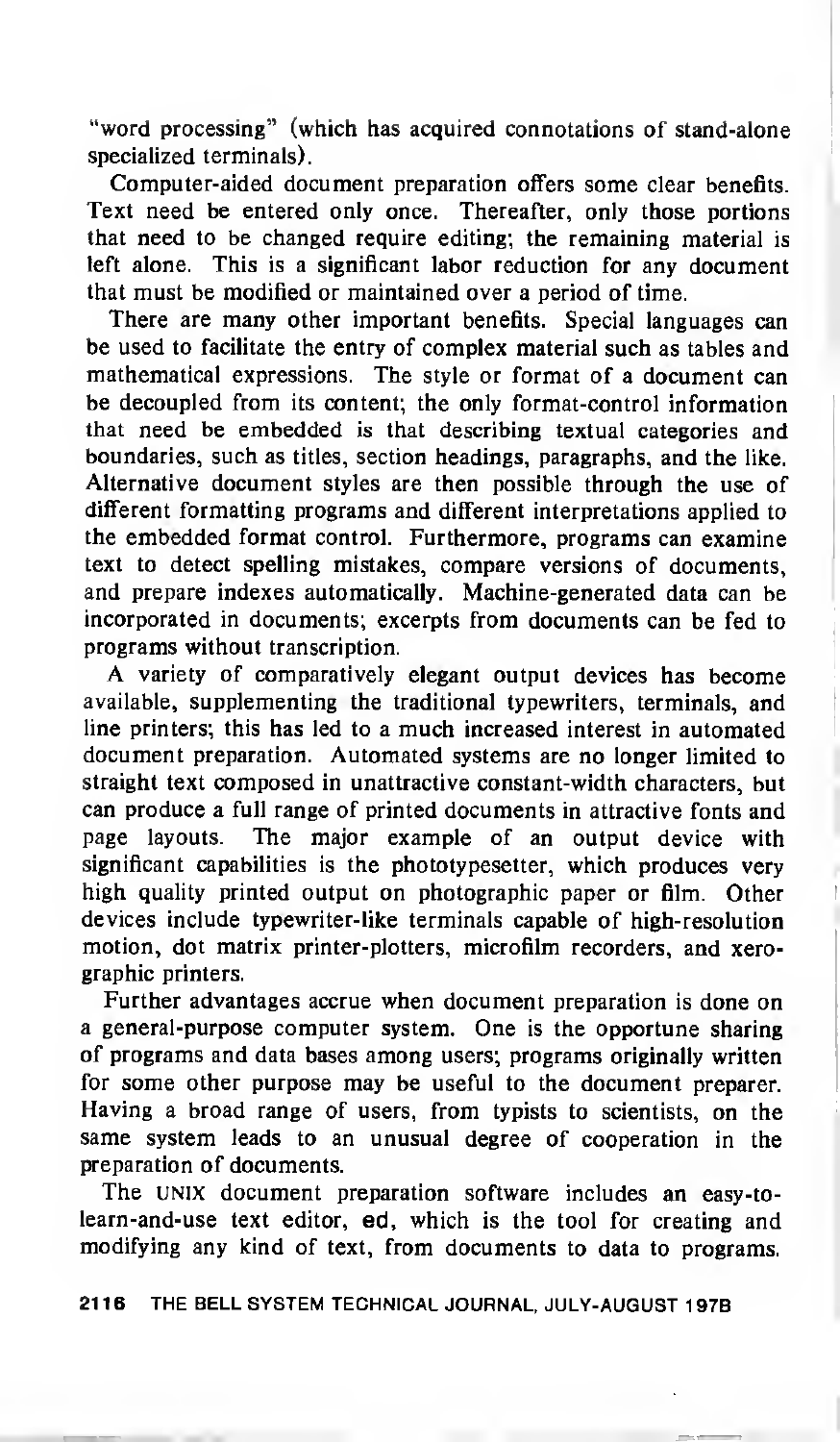Two programmable text formatters, nroff and troff, provide paginated formatting and allow unusual freedom and flexibility in determining the style of documents. Augmented by various macrodefinition packages, nroff and troff can be programmed to provide footnote processing, multiple-column output, column-length balancing, and automatic figure placement. An equation preprocessor, eqn, translates a simple language for describing mathematical expressions into formatter input; a table-construction preprocessor, tbl, provides an analogous facility for input of data and text that is to be arranged into tables.

We then mention other programs useful to the document preparer and summarize some comparisons between manual methods of document preparation and methods using UNIX document preparation software.

## II. TEXT EDITING

The UNIX text editor ed is the basic tool for entering text and for subsequent modifications. We will not try to give <sup>a</sup> complete description of ed here; details may be found in Ref. 1. Rather, we will try to mention those attributes that are most interesting and unusual.

The editor is not specialized to any particular kind of text; it is used for programs, data, and documents alike. It is based on editing commands such as "print" and "substitute," rather than on special function keys, and provides convenient facilities for selecting the text lines to be operated on and altering their contents. Since it does not use special function keys or cursor controls, it does not require a particular kind of input device. Several alternative editors are available that make use of terminals with cursors, but these have been much less widely used; for most purposes, it is fair to say that there is only one editor.

A text editor is often the primary interface between <sup>a</sup> user and the system, and the program with which most user time is spent. Accordingly, an editor has to be easy to use, and efficient of the user's time— editing commands have to "flow off the fingertips." In accordance with this principle, ed is quite terse. Each editor com mand is <sup>a</sup> single letter, e.g., p for "print," and d for "delete." Most commands may be preceded by zero, one, or two "line addresses" to affect, respectively, the "current line" (i.e., the line most recently referenced), the addressed line, or the range of contiguous lines between and including the pair of addresses. There are also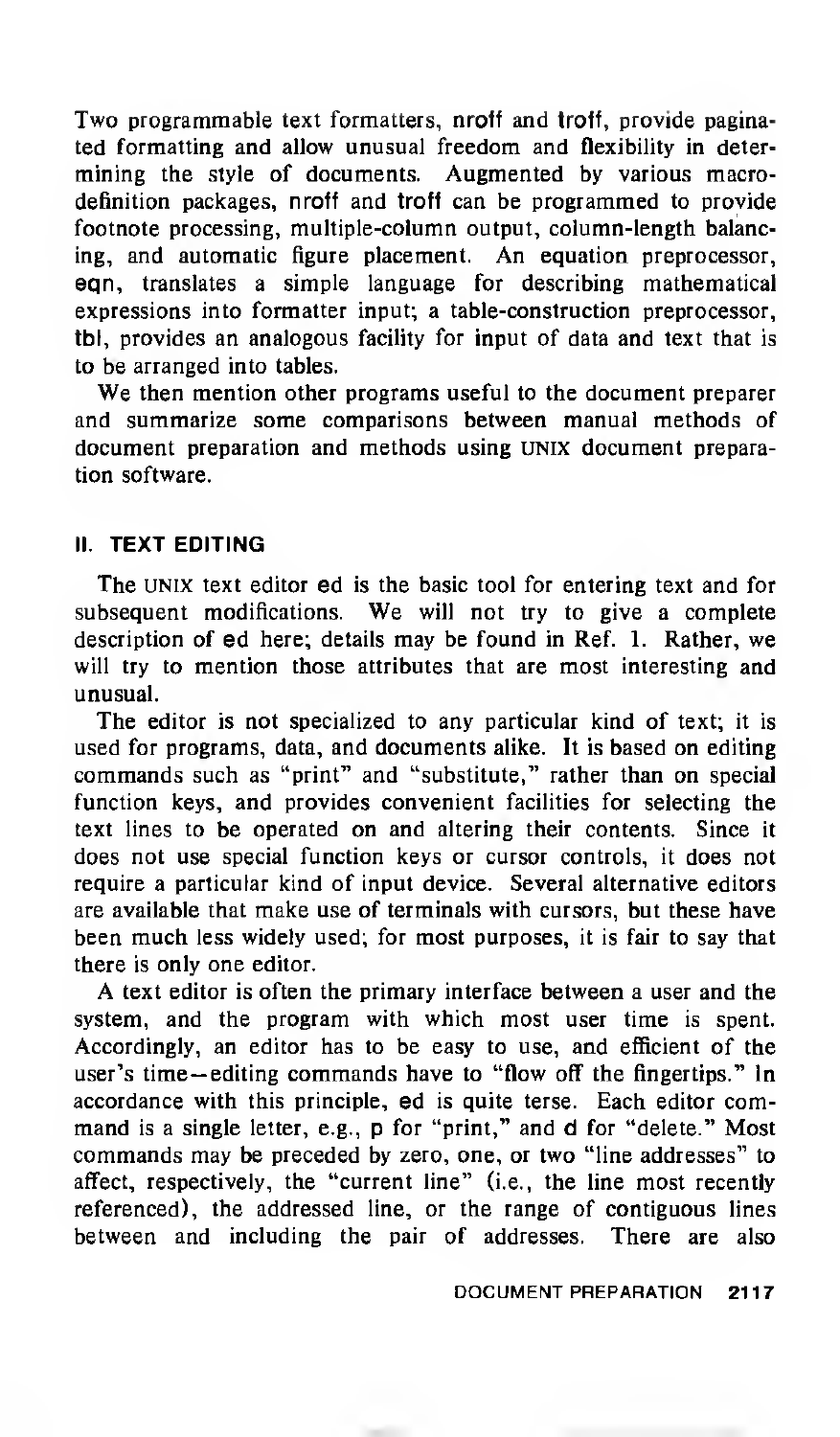shorthands for the current line and the last line of the file. Lines may be addressed by line number, but more common usage is to indicate the position of a line relative to the current or last line. Arithmetic expressions involving line numbers are also permitted:

#### $-5, +5p$

prints from five lines before the current line to five lines after, while

#### $$-5.5p$

prints the last six lines. In both cases, the current line becomes the last line printed, so that subsequent editing operations may begin from there.

Most often, the lines to be affected are specified not by line number, but by "context," that is, by naming some text pattern that occurs in them. The "line address"

## /abc/

refers to the first line after the current line that contains the pattern abc. This line address standing by itself will find and print the next line that contains abc, while

#### /abc/d

finds it and deletes it. Context searches begin with the line immediately after the current line, and wrap around from the end of the file to the beginning if necessary. It is also possible to scan the file in the reverse direction by enclosing the pattern in question marks: ?abc? finds the previous abc.

The substitute command s can replace any pattern by any literal string of characters in any group of lines. The command

## s/ofrmat/format/

changes ofrmat to format on the current line, while

## <sup>1</sup> ,\$s/ofrmat/format/

changes it everywhere. In both searches and substitute commands, the pattern // is an abbreviation for the most recently used pattern, and & stands for the most recently matched text. Both can be used to avoid repetitive typing. The "undo" command <sup>u</sup> undoes the most recent substitution.

Text can be added before or after any line, and any group of contiguous lines may be replaced by new lines. "Cut and paste" operations are also possible— any group of lines may be either moved or

## 2118 THE BELL SYSTEM TECHNICAL JOURNAL, JULY-AUGUST 1978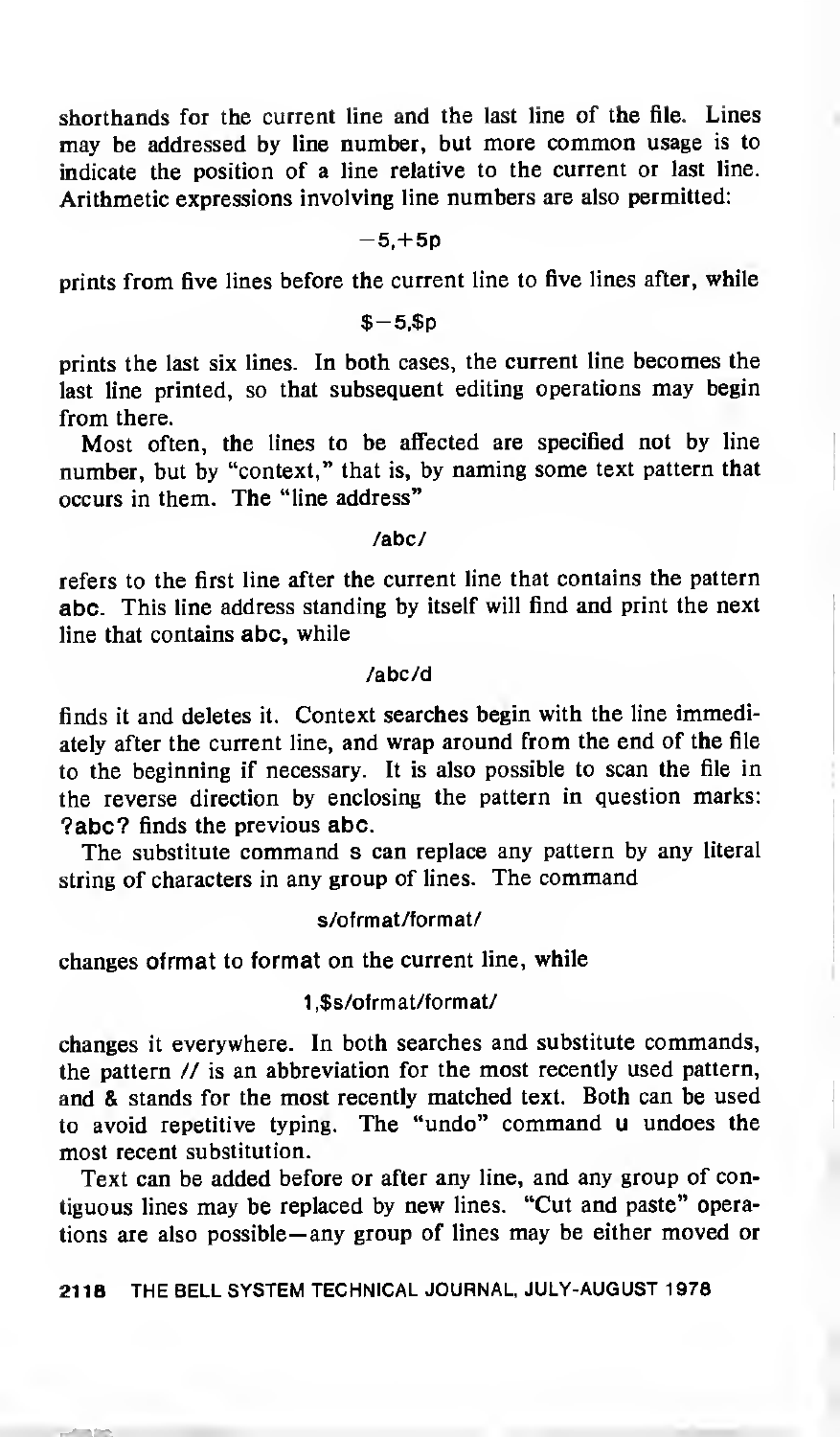copied elsewhere. Individual lines may be split or coalesced; text within <sup>a</sup> line may be rearranged.

The editor does not work on <sup>a</sup> file directly, but on <sup>a</sup> copy. Any file may be read into the working text at any point; any contiguous lines may be written out to any file. And any UNIX command may be executed from within the editor, even another instance of the editor.

So far, we have described the basic editor features: this is all that the beginning user needs to know. The editor caters to a wide variety of users, however, and has many features for more sophisticated operations. Patterns are not restricted to literal character strings, but may include several "metacharacters" that specify character classes, repetition of characters or classes, the beginning or end of a line, and so on. For example, the pattern

/"[0-9]/

searches for the next line that begins with a digit.

Any set of editing commands may be done under control of <sup>a</sup> "global" command: the editing commands are performed starting at each line that matches a pattern specified in the global command. As the simplest example,

#### g/interesting/p

prints all lines that contain interesting.

Finally, given the UNIX software for input-output redirection, it is easy to make <sup>a</sup> "script" of editing commands in advance, then run it on a sequence of files.

The basic pattern-searching and editing capabilities of ed have been co-opted into other, more specialized programs as well. The program grep ("global regular expression print") prints all input lines that contain a specified pattern; this program is particularly useful for finding the location of an item in a set of files, or for culling items from larger inputs. The program sed is a variant of ed that performs a set of editing operations on each line of an input stream of arbitrary length.

## **III. TROFF AND NROFF - BASIC TEXT FORMATTERS**

Once a user has entered a document into the file system, it can be formatted and printed by troff and  $n$ roff.<sup>2</sup> These are programmable text formatters that accommodate a wide variety of formatting tasks by providing flexible fundamental tools rather than specific features.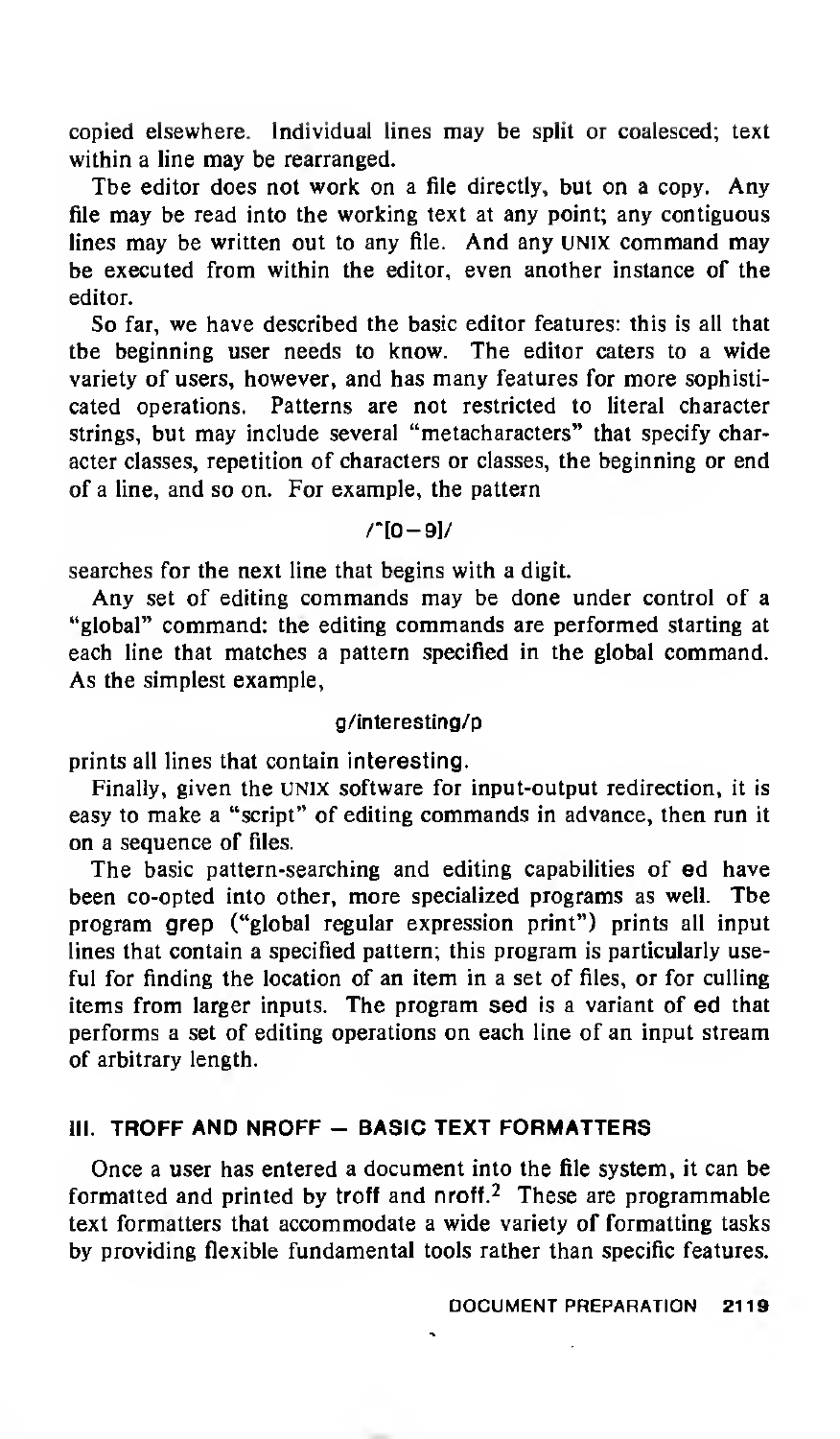troff supports phototypesetting today on a Graphic Systems phototypesetter and potentially on other typesetters, while nroff produces formatted output for a variety of terminals and line printers, using the full capabilities and resolution of each, troff and nroff are highly compatible with each other, and it is almost always possible to prepare input acceptable to both. Except for device description tables, device-oriented routines, and a relatively small amount of scattered conditionally-compiled code, the source code for these programs is also identical. The device tables permit nroff to understand the entire typesetter character set, printing non-ASCII characters where available or where they can be constructed (by overstriking) on a particular device. The remaining discussion in this section focuses on troff; the behavior of nroff is identical within device capability.

troff is intended to permit unusual freedom in user-designed document styles, while being relatively easy to use for basic formatting tasks. The fundamental operations that troff provides are sufficient for programming complicated formatting tasks. For example, footnote processing, multi-column layout with column balancing, and automatic figure placement are not built-in operations, but are programmed in troff macros when needed. To program in troff, the user writes a set of macro instructions, which expand short abbreviations into the longer command sequences needed for each formatting step, troff may also be instructed to invoke certain macros automatically at particular page positions, such as at the top and near the bottom of the page; other commands are invoked by the user by placing macro calls at paragraphs, section headings, and other relevant boundaries. Once a macro package has been written for some particular style of document, users preparing <sup>a</sup> document in that style need only provide their text with macro calls at the appropriate points.

The more complex formatting tasks require relatively complex macro packages designed by competent programmers. A welldesigned package can be easy to use, and usually permits convenient choice between several related styles. At the simple end of the style spectrum, <sup>a</sup> newspaper style galley may not require any embedded format control except paragraphing. A simple, paginated style might use only three macros, defining the nature of the top-of-page margin, the bottom-of-page margin, and paragraph breaks.

Input consists of text lines, which are destined to be printed, interspersed with *control* lines, which set parameters or otherwise control subsequent processing. Control lines begin with a control

21 20 THE BELL SYSTEM TECHNICAL JOURNAL, JULY-AUGUST <sup>1</sup> 978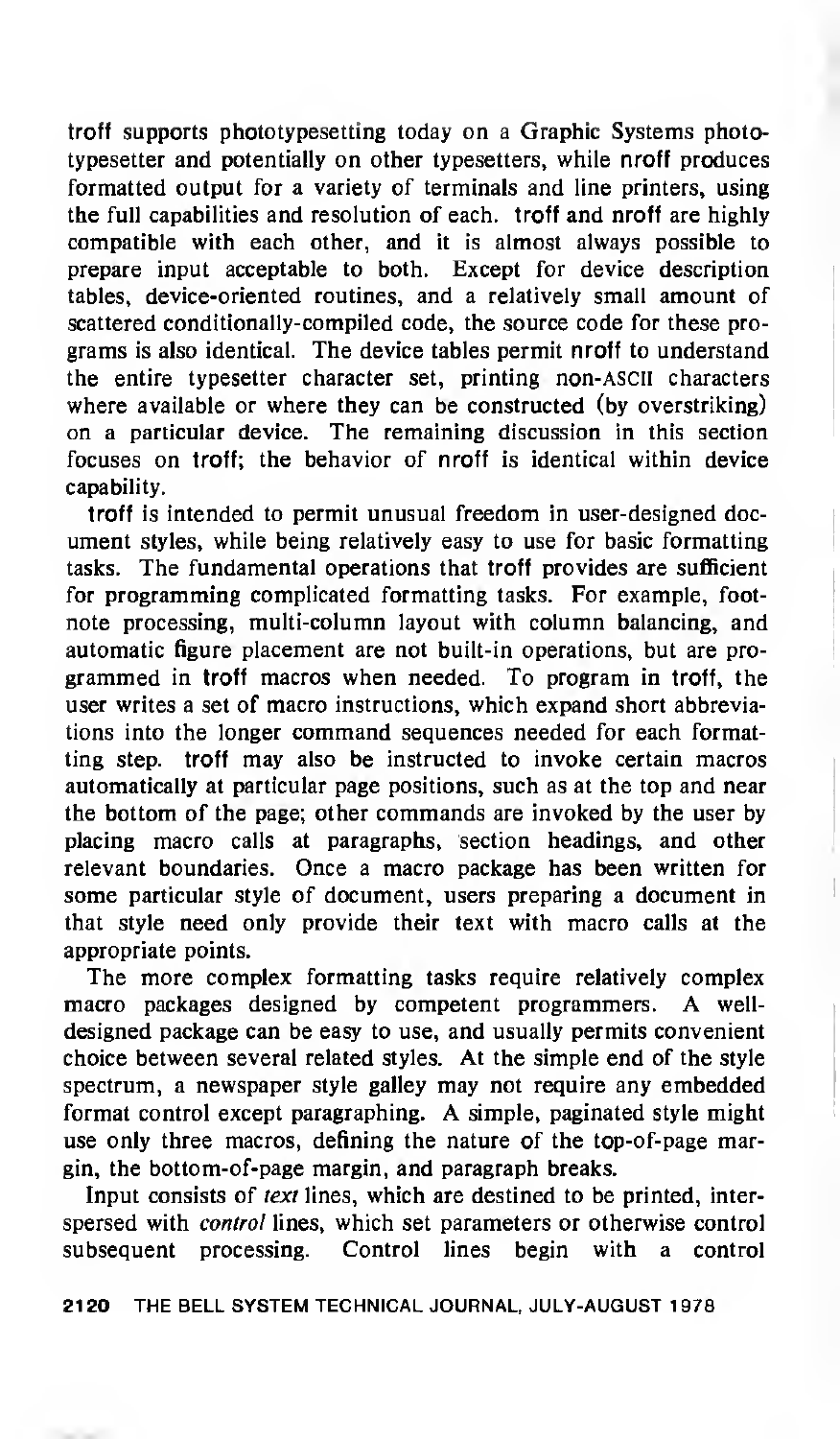character— normally a period— followed by a one- or two-character name that specifies either a built-in *request* or the substitution of a user-defined *macro* in place of the control line. This form is reminiscent of earlier text formatters.<sup>3, 4</sup> A typical request is

## .pi 8.5i

which sets the page length to 8.5 inches. Various functions may be introduced anywhere in the input by means of an escape character, normally \; examples are \fB, which causes a change to bold font, and \l '3i ', which draws a three-inch line.

There are some eighty built-in control-line requests that implement the fundamental operations, allow the setting of parameters, and otherwise affect format control. In addition, some forty escape sequences may appear anywhere to specify certain characters, set indicators, and introduce various functions. Automatic services available include filling and adjusting of text, hyphenation with user control over exceptions, user-settable left, right, and centering tabs, and output line numbering.

User-settable parameters include font, point size, page length, page number, line spacing, line length, indent, and tabs. Functions are available for building brackets, overstriking, drawing vertical and horizontal lines, generating vertical and horizontal motions, and calculating the width of a string. In addition to the parameters that are defined by the formatter, users may define their own parameters, stored in troff variables called "number registers" (for numeric parameters) and "strings" (for character data). These variables may be used in arithmetic and logical expressions to set parameters or to control the invocation of macros or requests.

A macro is <sup>a</sup> user-named set of lines of arbitrary text and format control information. It is interpolated into the input stream either by invoking it by name, or by specifying that it is to be invoked when <sup>a</sup> particular vertical position on <sup>a</sup> page is reached. Arguments may be passed to <sup>a</sup> macro invoked by name. A string is <sup>a</sup> named string of characters that may be interpolated at any point. Macros and strings may be created, redefined, appended to, renamed, and removed. Macros may be nested to an arbitrary depth, limited only by the memory available.

Processed text may be diverted into <sup>a</sup> macro instead of being output, for footnote collection or to determine the horizontal or vertical size of <sup>a</sup> block of text before final placement on <sup>a</sup> page. When reread, diverted text retains its character fonts and sizes and overall dimensions.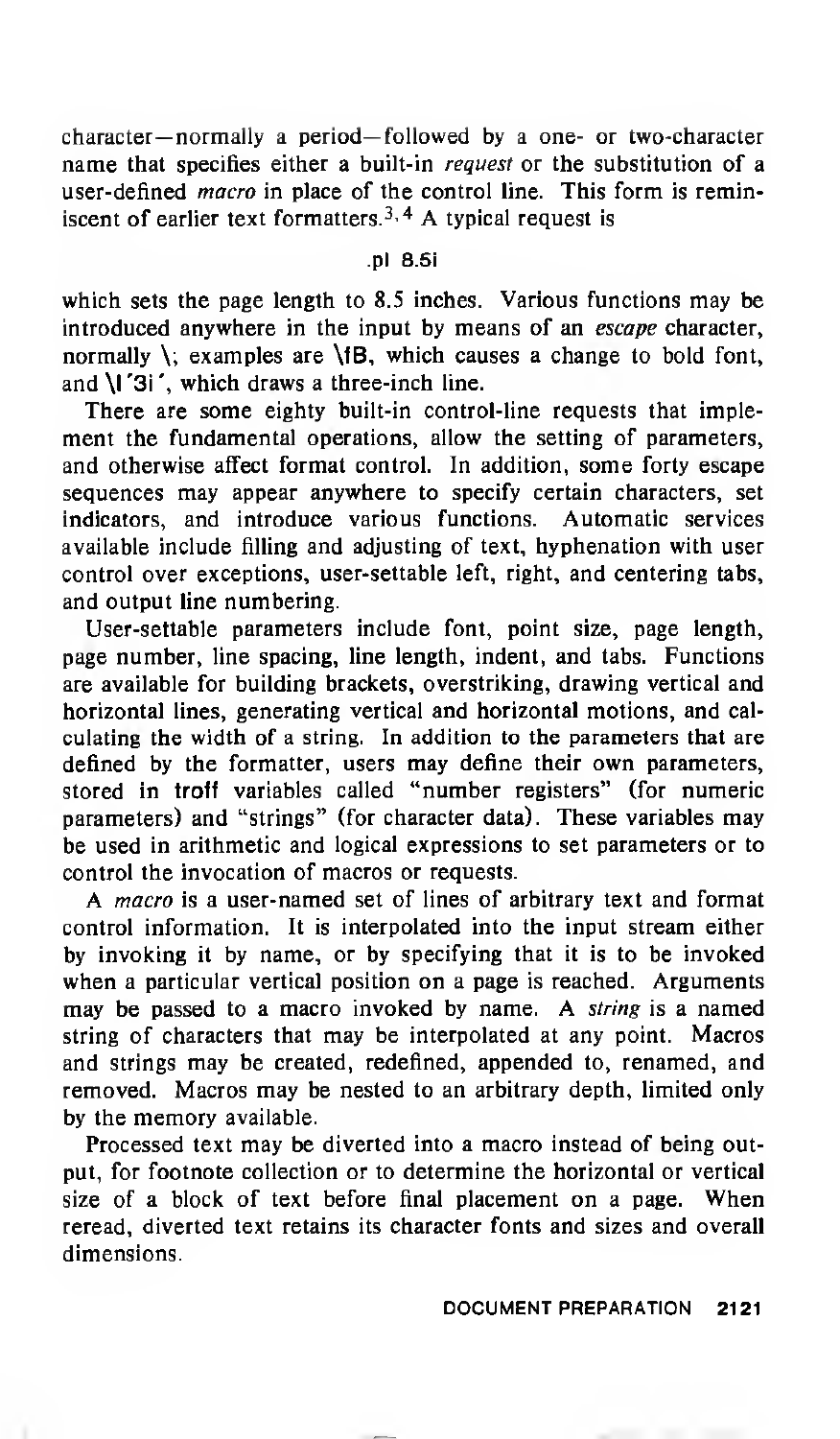A trap mechanism provides for action when certain conditions occur. The conditions are position on the current output page, length of <sup>a</sup> diversion, and an input line count. A macro associated with <sup>a</sup> vertical page position is automatically invoked when <sup>a</sup> line of output falls on or after the trap position. For example, reaching a specified place near the bottom of the page could invoke <sup>a</sup> macro that describes the bottom margin area. Similarly, a vertical position trap may be specified for diverted output. An input line count trap causes <sup>a</sup> macro to be invoked after reading <sup>a</sup> specified number of input text lines.

A variety of parameters are available to the user in predefined number registers. In addition, users may define their own registers. Except for certain predefined read-only registers, <sup>a</sup> number register can be read, written, automatically incremented or decremented, and interpolated into the input in <sup>a</sup> variety of formats. One common use of user-defined registers is to automatically number sections, paragraphs, lines, etc. A number register may be used any time numerical input is expected or desired. In most circumstances, numerical input may have appended scale factors representing inches, points, ems, etc. Numerical input may be provided by expressions involving a variety of arithmetic and logical operators.

A mechanism is provided for conditionally accepting <sup>a</sup> group of lines as input. The conditions that may be tested are the value of a numerical expression, the equality of two strings, and the truth of certain built-in conditions.

Certain of the parameters that control text processing constitute an environment, which may be switched by the user. It is convenient. for example, to process footnotes in a separate environment from the main text. Environment parameters include line length, line spacing, indent, character size, and the like. In addition, any collected but not yet output lines or words are a part of the environment. Parameters that are global and not switched with the environment include, for example, page length, page position, and macro definitions.

It is not possible to give any substantial examples of troff macro definitions, but we will sketch a few to indicate the general style of use.

The simplest example is to provide pagination— an extra space at the top and bottom of each page. Two macros are usually defined—a *header* macro containing the top-of-page text and spacings, and a footer macro containing the bottom-of-page text and spacings. A trap must be placed at vertical position zero to cause

<sup>21</sup> 22 THE BELL SYSTEM TECHNICAL JOURNAL, JULY-AUGUST <sup>1</sup> 978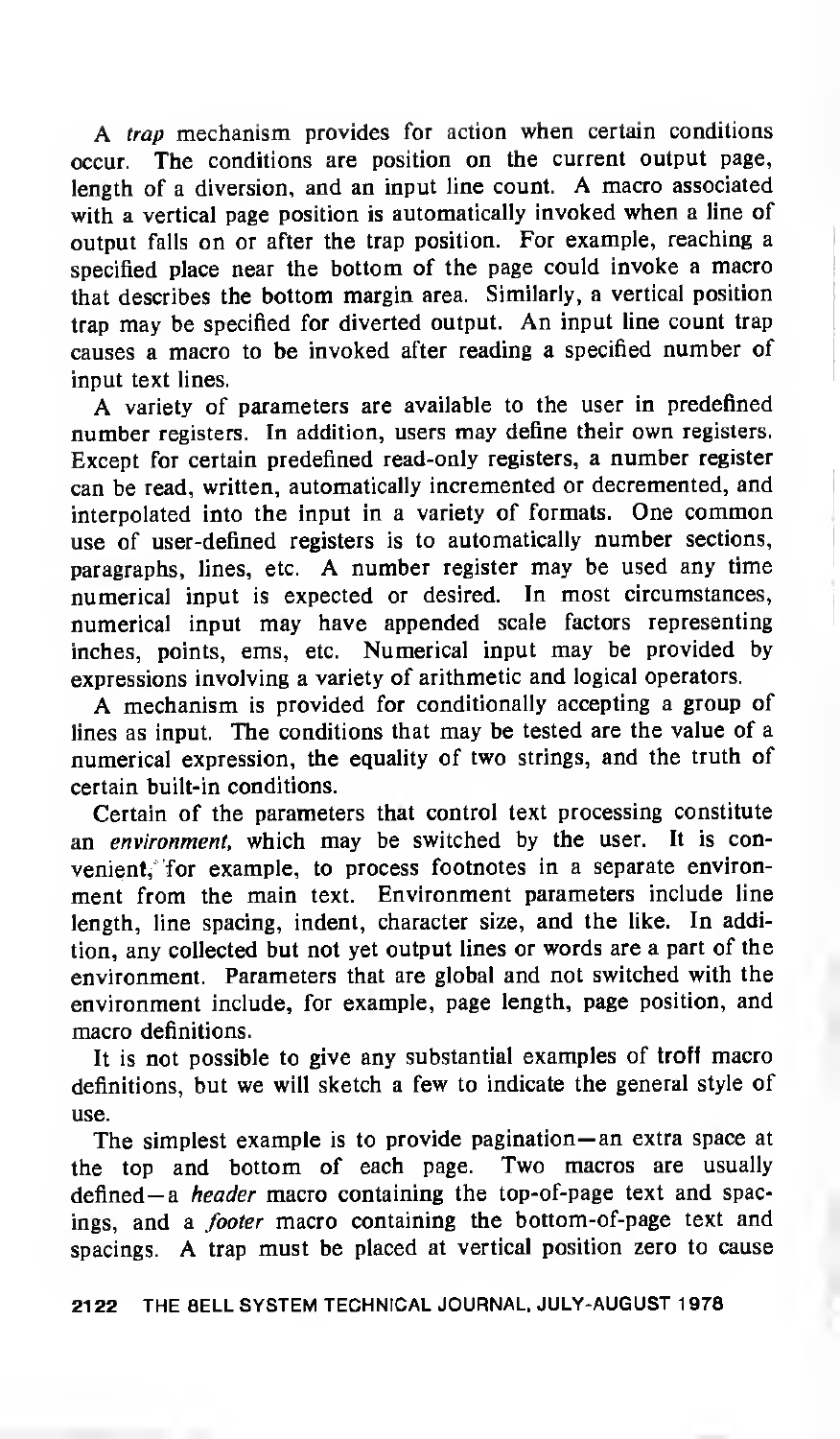the header macro to be invoked and a second trap must be placed at the desired distance from the bottom for the footer. Simple macros merely providing space for the margins could be defined as follows.

| de hd.               |            |     | \" begin header definition                   |
|----------------------|------------|-----|----------------------------------------------|
| 'sp 1i               |            |     | $\mathcal{N}$ space 1 inch                   |
| $\ddotsc$            |            |     | \" end of header definition                  |
| de fo.               |            | \"_ | footer                                       |
| 'bp                  |            |     | \" space to beginning of next page           |
| $\ddot{\phantom{0}}$ |            |     | \" end of footer definition                  |
|                      | wh 0 hd    |     | \" set trap to invoke hd when at top of page |
|                      | wh $-1$ fo |     | \" set trap to invoke fo 1 inch from bottom  |

The sequence  $\mathcal{N}$  introduces a troff comment.

The production of multi-column pages requires somewhat more complicated macros. The basic idea is that the header macro records the vertical position of the column tops in a register and initializes a column counter. The footer macro is invoked at the bottom of each column. Normally it increments the column counter, increments the page offset by the column width plus the column separation, and generates <sup>a</sup> reverse vertical motion to the top of the next column (the place recorded by the header macro). After the last column, however, the page offset is restored and the desired bottom margin functions occur.

Footnote processing is complicated; only the general strategy will be summarized here. A pair of macros is defined that allows the user to indicate the beginning and end of the footnote text. The footnote-start macro begins <sup>a</sup> diversion that appends to a macro in which footnotes are being collected and changes to the footnote environment. The footnote-end macro terminates the diversion, resets the environment, and moves the footer trap up the page an amount equal to the size of the diverted footnote text. The footer eventually invokes and then removes the macro containing the accumulated footnotes and resets its own trap position. Footnotes that don't fit have their overflow rediverted and are treated as the beginning footnote on the next page.

The use of preprocessors to convert special input languages for equations and tables into troff input means that many documents reach troff containing large amounts of program-generated input. For example, a simple equation might produce dozens of troff input lines and require many string definitions, redefinitions, and detailed numerical computations for proper character positioning. The troff string that finally contains the equation contains many font and size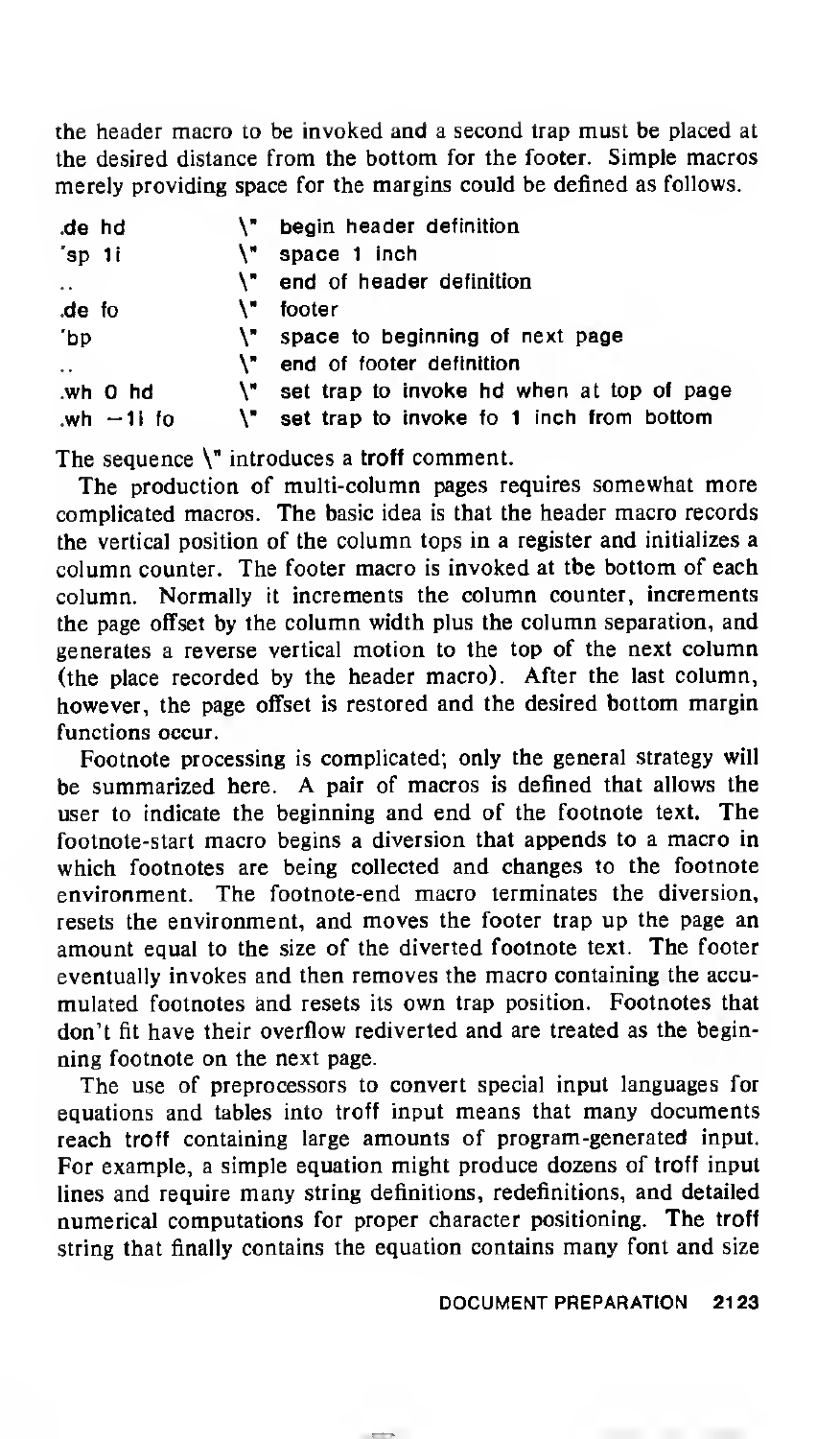changes and local motion, and so can become very long. All of this demands substantial string storage, efficient storage allocation, larger text buffers than would otherwise be necessary, and the accommodation of large numbers of strings and number registers. Input generated by programs instead of people severely tests program robustness.

## IV. MACROS-DECOUPLING CONTENT AND FORMAT

Although troff provides full control over typesetter (or typewriter) features, few users exercise this control directly. Just as programmers have learned to use problem-oriented languages rather than assembly languages, it has proven better for people who prepare documents to describe them in terms of content, rather than specifying point sizes, fonts, etc., in a typesetter-oriented way. This is done by avoiding the detailed commands of troff, and instead embedding in the text only macro commands that expand into troff commands to implement <sup>a</sup> desired format.

For example, the title of a document might be prefaced by

#### TL

which would expand, for this journal, into "Helvetica Bold font, 14 point type, centered, at top of new page, preceded by copyright notice," but for other journals might be "Times Roman, left adjusted, preceded by a one-inch space," or whatever is desired. In <sup>a</sup> similar way, there would be macros for other common features of <sup>a</sup> document, such as author's name, abstract, section, paragraph, and footnote.

Macro packages have been prepared for a variety of document styles. Locally, these include formal and informal internal memoranda; technical reports for external distribution; the Association for Computing Machinery journals; some American Institute of Physics journals; and The Bell System Technical Journal. All these macro packages recognize standard macro names for titles, paragraphs, and other document features. Thus, the same input can be made to appear in many different forms, without changing it.

An important advantage of this system is the ease with which new users learn document preparation. It is necessary only to learn the correct way to describe document content and boundaries, not how to control the typesetter at <sup>a</sup> detailed level. A typist can easily learn the dozen or so most common macros in <sup>a</sup> few minutes, and

21 24 THE BELL SYSTEM TECHNICAL JOURNAL, JULY-AUGUST <sup>1</sup> 978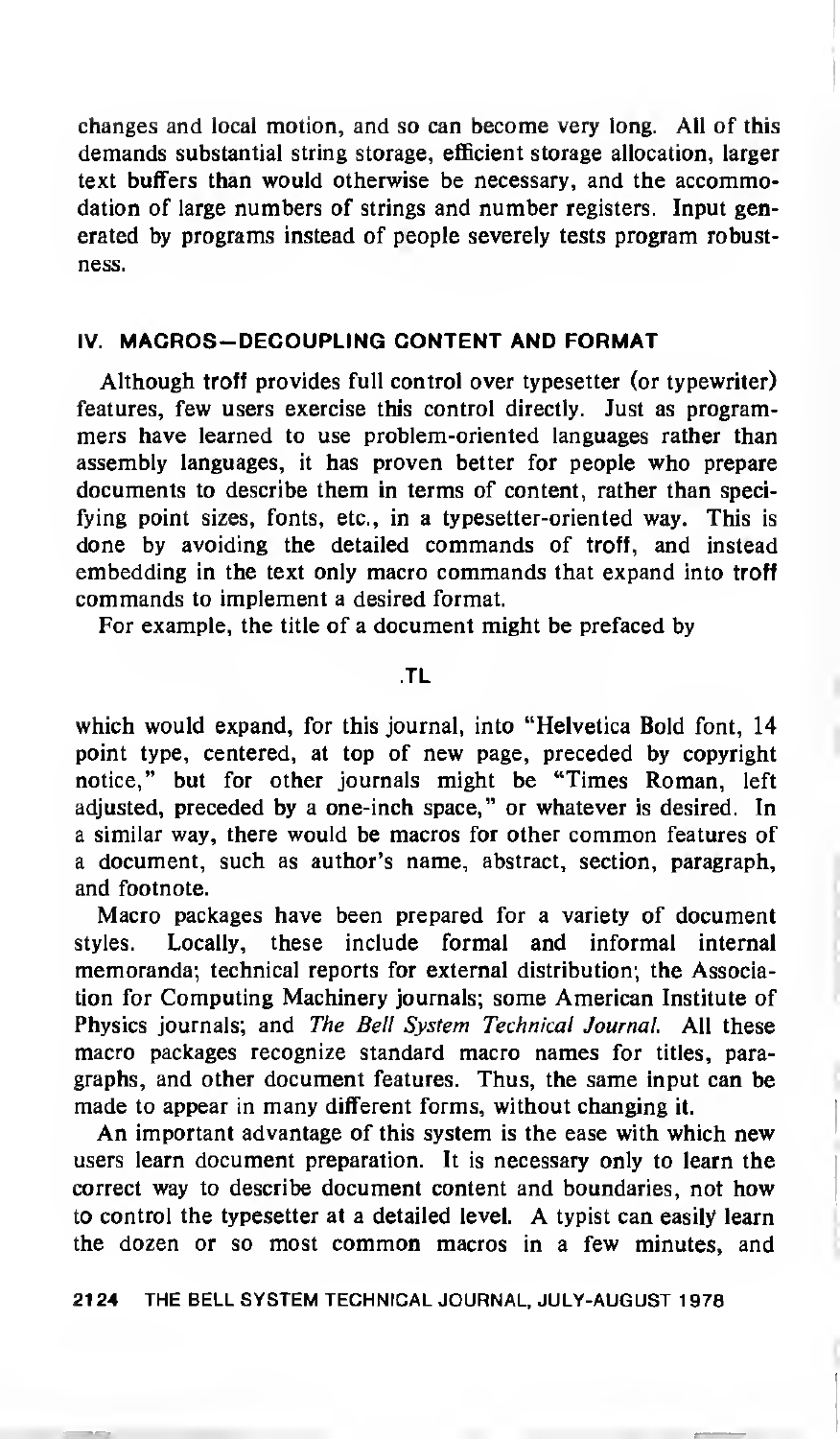another dozen as needed. This entire article uses only about 30 distinct macro calls, rather more than the norm.

Although nroff is used for typewriter-like output, and troff for photocomposition, they accept exactly the same input language, and thus hide details of particular devices from users. Macro packages also provide a degree of independence: they permit a uniformity of input, so that input documents look the same regardless of the output format or device they eventually appear in. This means that to find the title of a document, for example, it is not necessary to know what format is being used to print it. Finally, macros also enforce a uniformity of output. Since each output format is defined in appearance by the macro package that generates it, all documents prepared in that format will look the same.

## V. EQN-A PREPROCESSOR FOR MATHEMATICAL EXPRESSIONS

Much of the work of Bell Laboratories is described in technical reports and papers containing significant amounts of mathematics. Mathematical material is difficult to type and expensive to typeset by traditional methods. Because of positioning requirements and the multiplicity of characters, sizes, and fonts, it is not feasible for a human to typeset mathematics directly with troff commands, troff is richly endowed with the facilities needed for preparing mathematical expressions, such as arbitrary horizontal and vertical motions, linedrawing, size changing, etc., but it is not easy to use these facilities directly because of the difficulty of deciding the degree of size change and motion suitable in every circumstance. For this reason, a language for describing mathematical expressions was designed; this language is translated into troff by a program called eqn.

An important requirement is that the language should be easy to learn and use by people who don't know mathematics, computing, or typesetting. This implies that normal mathematical conventions about operator precedence, parentheses, and the like cannot be used, for otherwise the user would have to understand what was being typed. Further, there should be very few rules, keywords, special symbols, and few exceptions to the rules. Finally, standard actions should take place automatically— size and font changes should follow normal mathematical usage without user intervention.

When <sup>a</sup> document is typed, mathematical expressions are entered as part of the text, but are marked by user-settable delimiters. eqn reads this input and passes through untouched those parts that are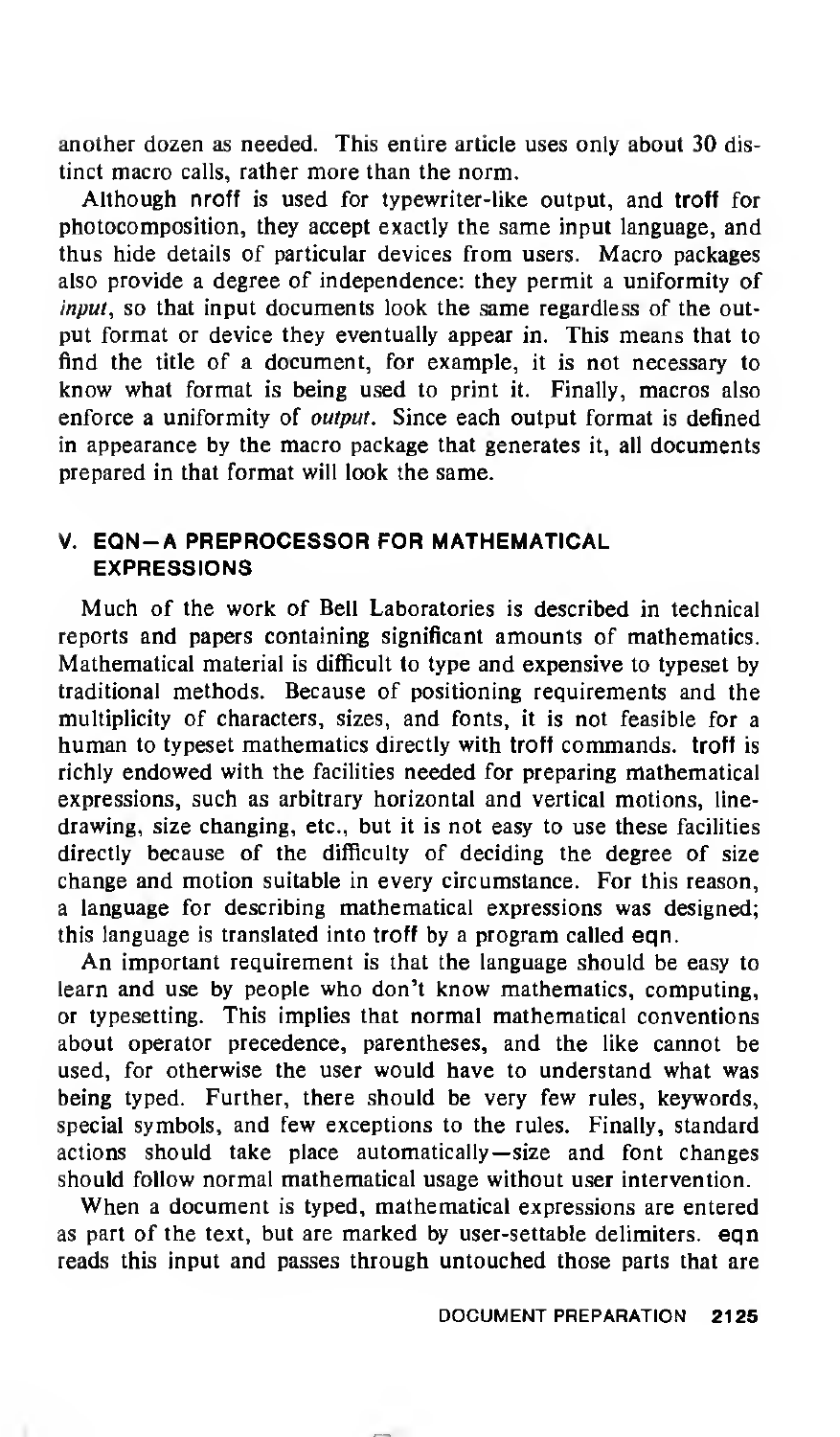not mathematics. At the same time, it converts the mathematical parts into the necessary troff commands. Thus normal usage is a pipeline of the form

## ean files I troff

The language is defined by a Yacc<sup>5</sup> grammar to insure regularity and ease of change. We will not describe the eqn language in detail; see Refs. 6 and 7. Nonetheless, it is worth showing a few examples to give a feeling for the language. Throughout this section we write expressions exactly as they are typed by the user, except that we omit the delimiters that mark the beginning and end of each expression.

eqn is an oral (or perhaps aural) language. To produce

$$
2\pi \int \sin(\omega t) dt
$$

one writes

## 2 pi int sin ( omega t)dt

Each "word" in the input is looked up in a table. In this case, pi and omega are recognized as Greek letters, int is <sup>a</sup> special character, and sin is to be placed in Roman font instead of italic, following conventional practice. Parentheses and digits are also made Roman, and spacing is adjusted around characters to give a more pleasing appearance.

Subscripts, superscripts, fractions, radicals, and the like are introduced by words used as operators:

$$
\frac{x^2}{a^2} = \sqrt{pz^2 + qz + r}
$$

is produced by

x sup 2 over a sup 2  $\sim =$   $\sim$  sqrt {pz sup 2 + qz + r}

The operator sub produces a subscript in the same manner as sup produces a superscript. Braces { and } are used to group items that are to be treated as a unit, such as all the terms to go under the radical, eqn input is free-form, so blanks and new lines can be used freely to make the input easier to type, read, and subsequently edit. The tilde  $\sim$  is used to force extra space into the output when needed.

More complicated expressions are built from the same piece parts, and perhaps <sup>a</sup> few new ones. For example,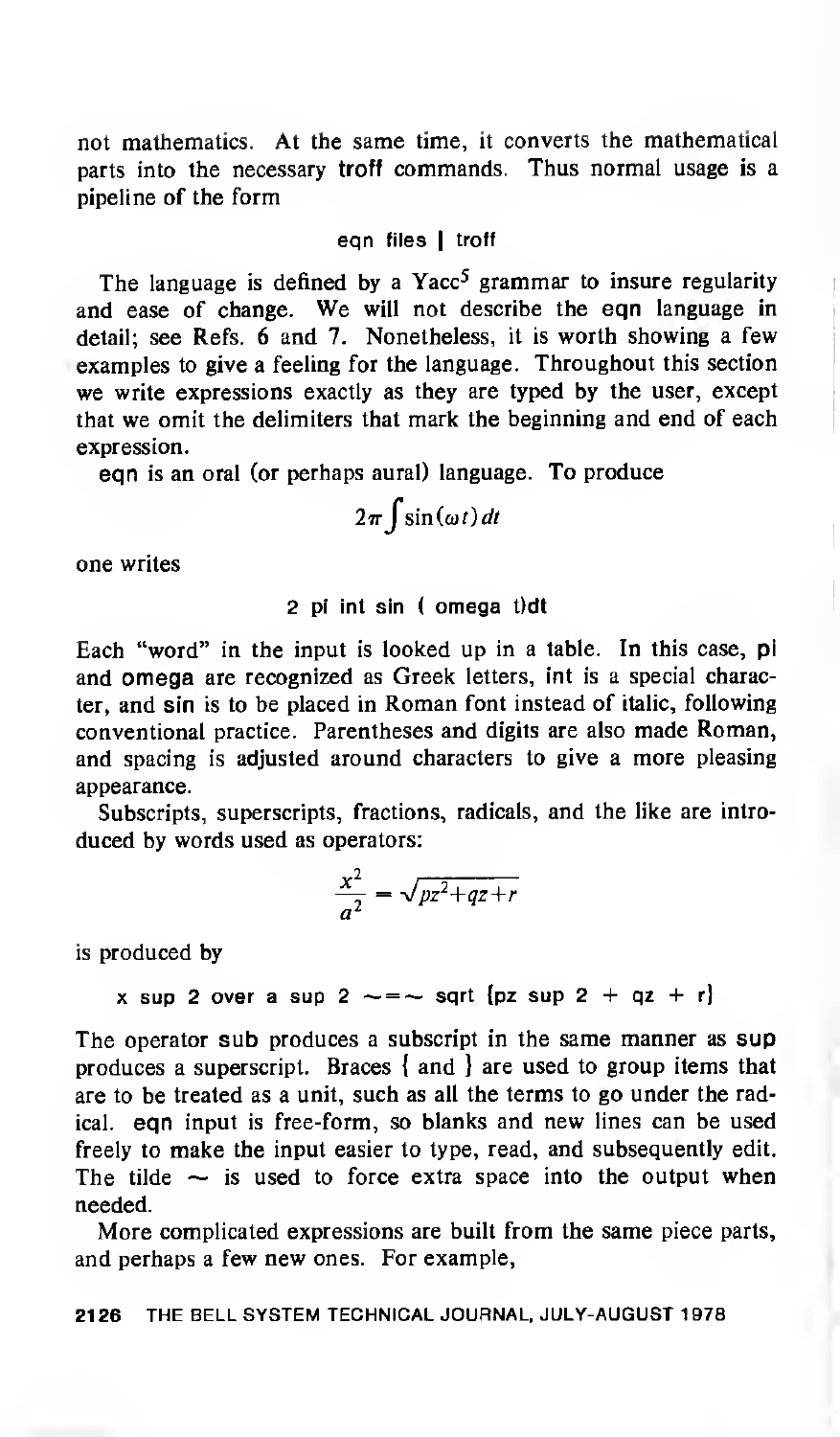erf  $(z) \sim = \sim 2$  over sqrt pi int sub 0 sup z  $e$  sup  $-t$  sup  $2$  dt

produces

$$
erf(z) = \frac{2}{\sqrt{\pi}} \int_0^z e^{-t^2} dt
$$

while

zeta (s) 
$$
\sim
$$
 =  $\sim$  sum from k=1 to inf  
k sup  $\sim$  s  $\sim$   $\sim$  (Re  $\sim$  s > 1)

is

$$
\zeta(s) = \sum_{k=1}^{\infty} k^{-s} \quad (\text{Re } s > 1)
$$

and

lim from  $\{x - > p\}$  /2) ( tan  $\sim x$ ) sup  $\{\sin \sim 2x\} \sim = \sim 1$ 

yields

$$
\lim_{x \to \pi/2} (\tan x)^{\sin 2x} = 1
$$

In addition, there are built-up brackets, braces, etc.; matrices; diacritical marks such as dots and bars; font and size changes to override defaults; facilities for lining up equations; and macro substitution.

Because not all potential users have access to a typesetter, there is also a compatible version of eqn that interfaces to nroff for producing output on terminals capable of half-line motions and printing special characters. The quality of terminal output leaves something to be desired, but it is often adequate for proofreading and some internal uses.

The eqn language has proven to be easy to learn and use; at the present time, well over a hundred typists and secretaries use it at Bell Laboratories. Most are either self-taught, or have learned it as part of a course in UNIX system procedures taught by other secretaries and typists. Empirically, mathematically trained users (mathematicians, physicists, etc.) can learn enough eqn in a few minutes to begin useful work, for its syntax and rules are very similar to the way that mathematics is actually spoken. Persons not trained in mathematics take longer to get started, because the language is less familiar, but it is still true that an hour or two of instruction is enough to begin doing useful work.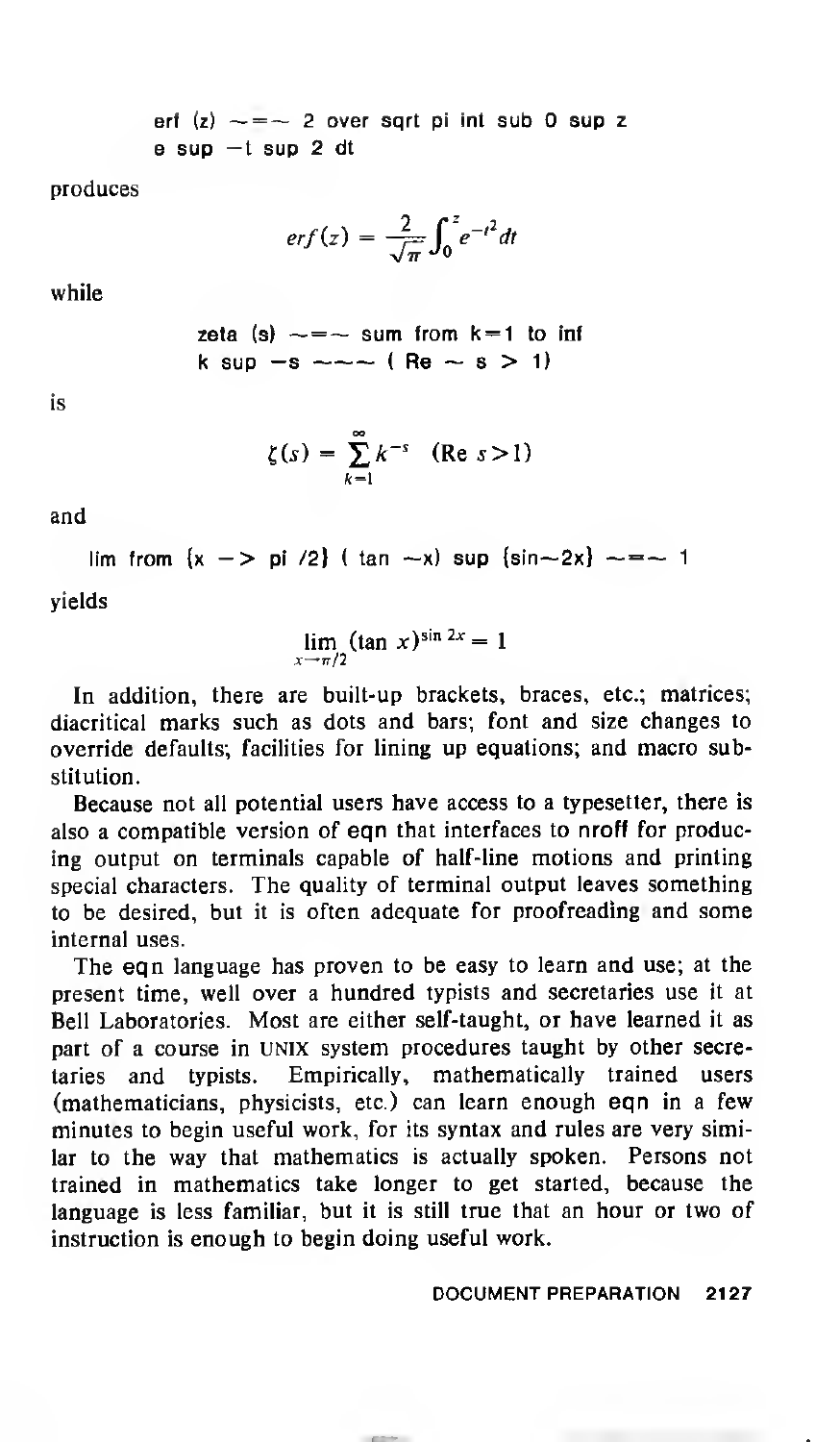By intent, eqn does not know very much about typesetting; in general, it lets troff do as much of the job as possible, including all character-width computations. In this way, eqn can be relatively independent of the particular character set, and even of the typesetter being used.

The basic design decision to make <sup>a</sup> separate language and program distinct from troff does have some drawbacks, because it is not easy for eqn to make <sup>a</sup> decision based on the way that troff will produce the output. The programs are very loosely coupled. Nonetheless, these drawbacks seem unimportant compared to the benefits of having a language that is easily mastered, and a program that is separate from the main typesetting program. Changes in one pro gram generally do not affect the other; both programs are smaller than they would be if they were combined. And, of course if one doesn't use eqn, there is no cost, since troff doesn't contain any code for it.

## VI. TBL-A PREPROCESSOR FOR TABLES

Tables also present typographic difficulties. The primary difficulty is deciding where columns should be placed to accommodate the range of widths of the various table entries. It is even harder to arrange for various lines or boxes to be drawn within the table in a suitable way. tbl<sup>8</sup> is a table construction program that is also an independent preprocessor, quite analogous to eqn.

tbl simplifies entering tabular data, which may be tedious to type or may be generated by <sup>a</sup> program, by separating the table format from its contents. Each table specification contains three parts: a set of global options affecting the whole table, such as "center" or "box"; then <sup>a</sup> set of commands describing the format of each line of the table; and finally the table data. Each specification describes the alignment of the fields on a line, so that the description

#### L R R

indicates a line with three fields, one left adjusted and two right adjusted. Other kinds of fields are "C" (centered) and "N" (numerical adjustment), with "S" (spanned) used to continue a field across more than one column. For example,

## CSS L N N

describes a table whose first line is a centered heading spanning

<sup>21</sup> 28 THE BELL SYSTEM TECHNICAL JOURNAL, JULY-AUGUST <sup>1</sup> 978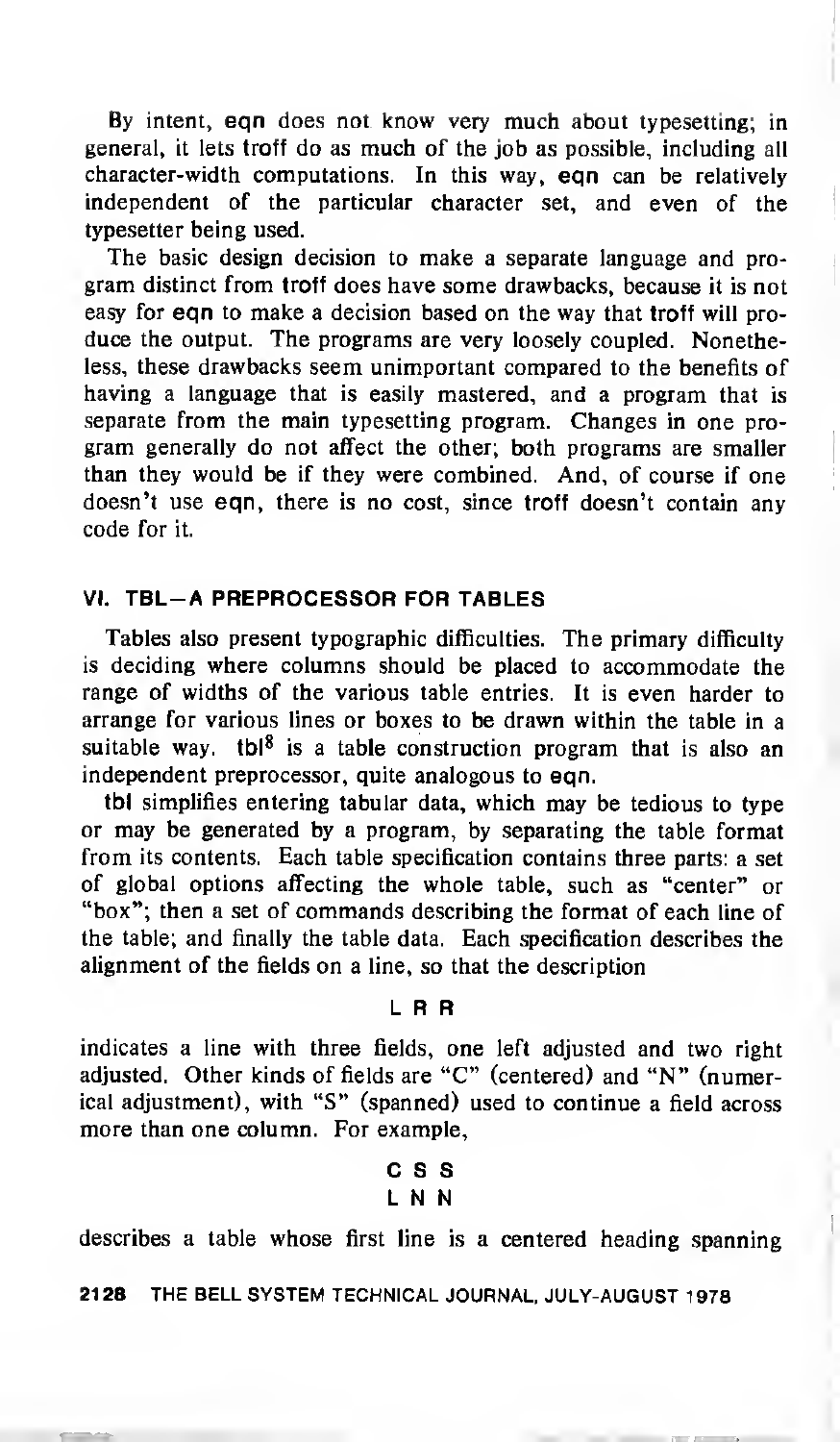three columns; the three columns are left-adjusted, numerically adjusted, and numerically adjusted respectively. If there are more lines of data than of specifications (the normal case), the last specification applies to all remaining data lines.

A sample table in the format above might be

| Position of Major Cities |                   |           |  |  |  |
|--------------------------|-------------------|-----------|--|--|--|
| Tokyo                    | 35°45' N          | 139°46' E |  |  |  |
| New York                 | $40^{\circ}43'$ N | 74°01' W  |  |  |  |
| London                   | 51°30′N           | $0°10'$ W |  |  |  |
| Singapore                | $1^{\circ}17'$ N  | 103°51' E |  |  |  |

The input to produce the above table, with tab characters shown by the symbol  $\mathcal{D}$ , is as follows:

> TS center, box; CSS L N N. Position of Major Cities Tokyo ©35°45' N©139°46' E New York©40°43' N©74°01' W London © <sup>51</sup> °30' N©0°10' W Singapore© 1°1 7' N©103°51' E TE

tbl also provides facilities for including blocks of text within a table. A block of text may contain any normal typesetting commands, and may be adjusted and filled as usual, tbl will arrange for adequate space to be left for it and will position it correctly. For example, the table on the next page uses text blocks, line and box drawing, size and font changes, and the facility for centering vertical placement of the headings (compare the heading of column 3 with that of columns <sup>1</sup> and 2). Note that there is no difficulty with equations in tables. In fact, there is sometimes a choice between writing a matrix with the matrix commands of eqn or making <sup>a</sup> table of equations. Typically, the typist picks whichever program is more familiar.

The tbl program writes troff code as output, just as eqn does. This code computes the width of each table entry, decides where to place the columns and lines separating them, and prints the table, tbl itself does not understand typesetting: it does not know the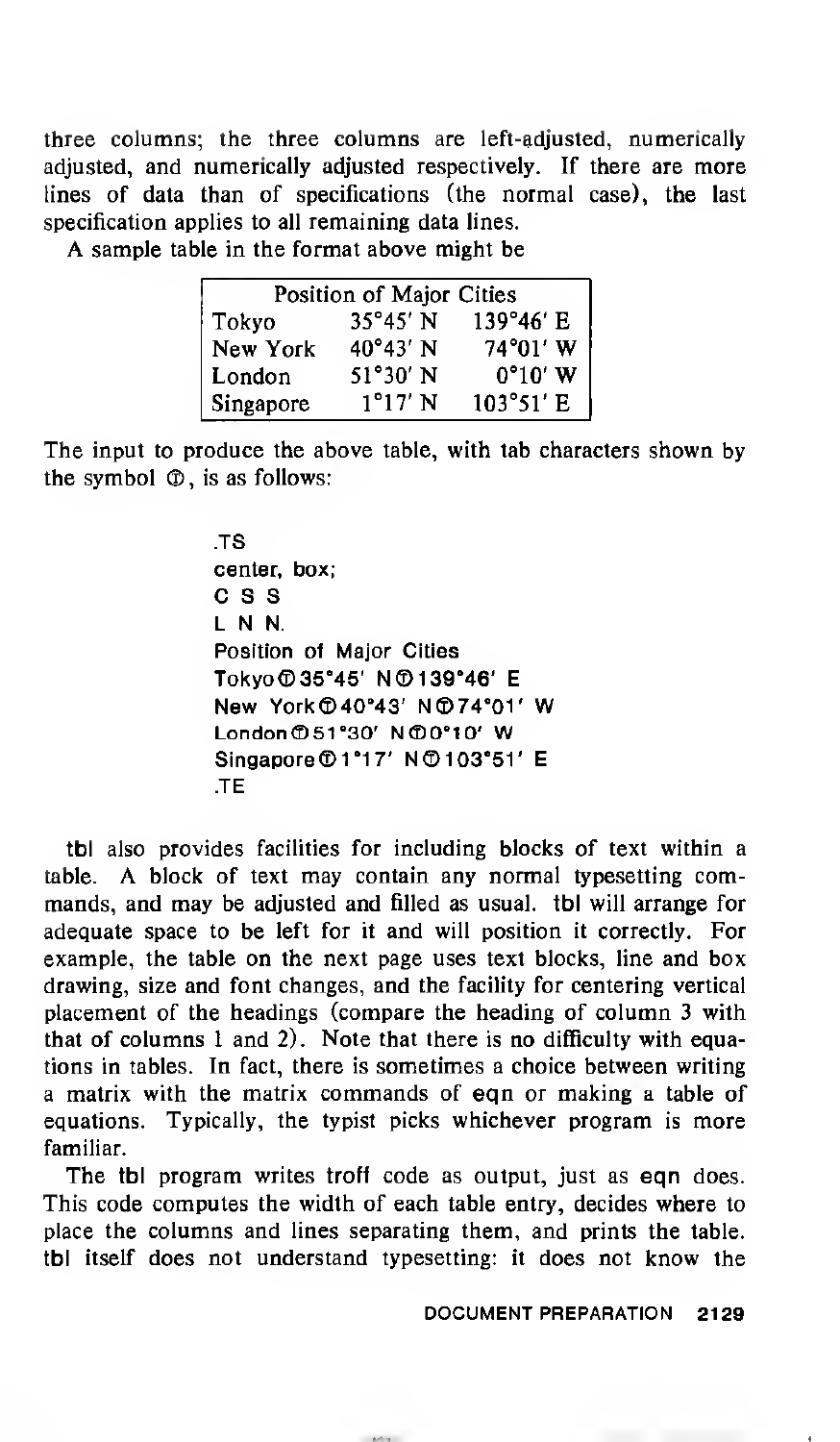| <b>Functional Systems</b>        |                  |                                                                                                                               |  |  |  |  |
|----------------------------------|------------------|-------------------------------------------------------------------------------------------------------------------------------|--|--|--|--|
| <b>Function</b><br><b>Number</b> | Function<br>Type | Solution                                                                                                                      |  |  |  |  |
|                                  | <b>LINEAR</b>    | Systems of equations all of which are linear<br>can be solved by Gaussian elimination.                                        |  |  |  |  |
| $\mathbf{c}$                     | POLYNOMIAL       | Depending on the initial guess, Newton's<br>method $(f_{i+1} = f_i - \frac{f_i}{f_i})$ will often converge                    |  |  |  |  |
|                                  | <b>ALGEBRAIC</b> | on such systems.<br>The program zone by J. L. Blue will solve<br>systems for which an accurate initial guess<br>is not known. |  |  |  |  |

widths of characters, and may (in the case of equations in tables) have no knowledge of the height, either. However, it writes troff output that computes these sizes, and adjusts the table accordingly. Thus tables can be printed on any device and in any font without additional work.

Most of the comments about using eqn apply to tbl as well: it is easy to learn and is in wide use at Bell Laboratories. Since it is a program separate from troff, it need not be learned, used, or paid for if no tables are present. Comparatively few users need to know all of the tools: typically, the workload in one area may be mathematical, in another area statistical and tabular, and in another only ordinary text.

## VII. OTHER SUPPORTING SOFTWARE

One advantage of doing document preparation in a generalpurpose computing environment instead of with a specialized word processing system is that programs not directly related to document preparation may often be used to make the job easier. In this section, we discuss some examples from our experience.

One of the most tedious tasks in document preparation is detection of spelling and typographical errors. Existing data bases originally obtained for other purposes are used by a program called spell, which detects potential spelling mistakes. Machine-readable dictionaries (more precisely, word lists) have been available for some time. Ours was originally used for testing hyphenation algorithms and for checking voice synthesizer programs. It was realized, however, that a rudimentary program for detecting spelling mistakes

2130 THE BELL SYSTEM TECHNICAL JOURNAL, JULY-AUGUST <sup>1</sup>978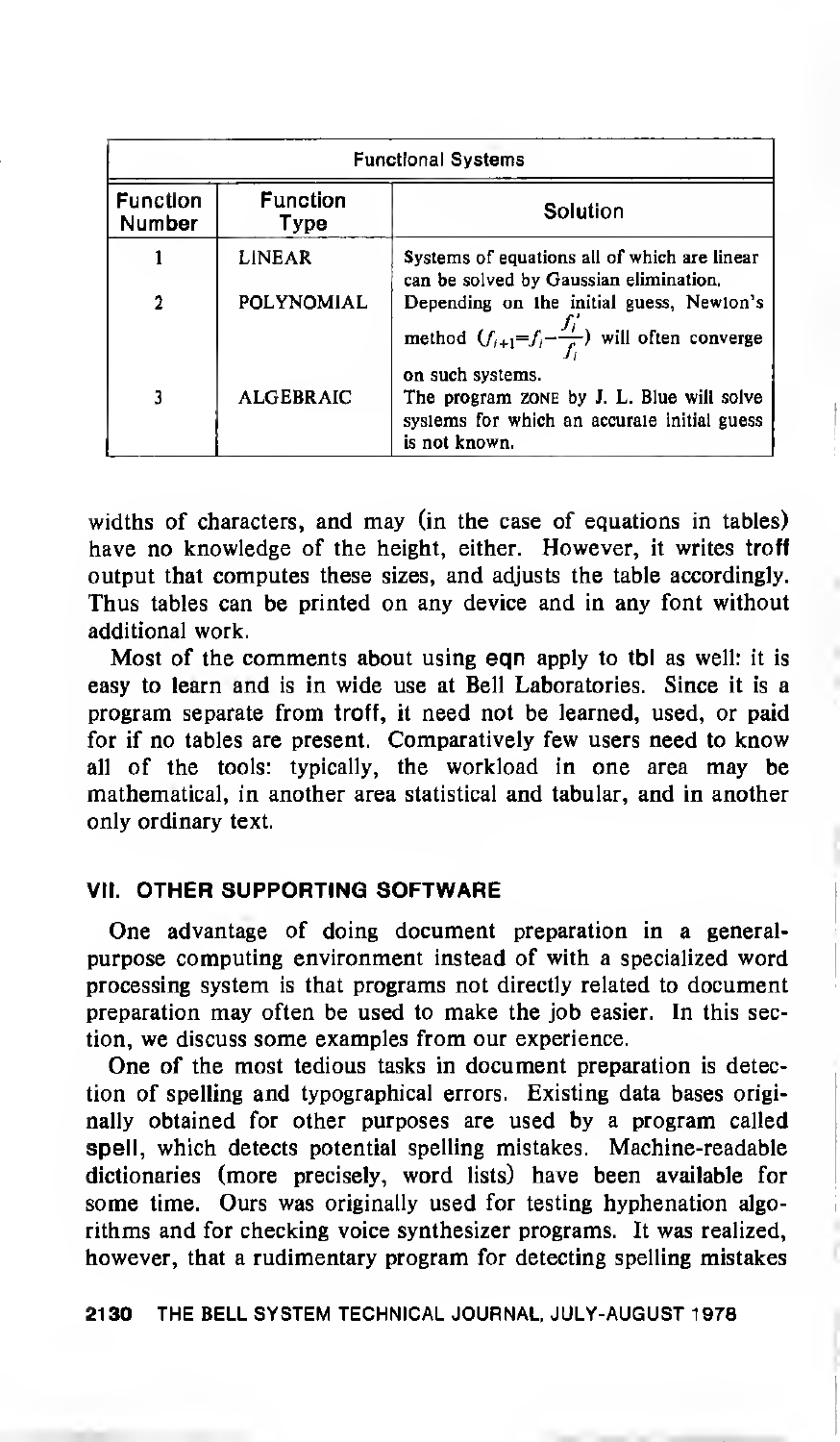could be made simply by comparing each word in <sup>a</sup> document with each word in the dictionary; any word in the document but not in the dictionary is a potential misspelling.

The first program for this approach was developed in <sup>a</sup> few minutes by combining existing UNIX utilities for sorting, comparing, etc. This was sufficiently promising that additional small programs were written to handle inflected forms like plurals and past participles. The resulting program was quite useful, for it provided <sup>a</sup> good match of computer capabilities to human ones. The machine can reduce <sup>a</sup> very large document to <sup>a</sup> tractable list of suspicious words that <sup>a</sup> human can rapidly scan to detect the genuine errors.

Naturally, normal output from spell contains not only legitimate errors, but <sup>a</sup> fair amount of technical jargon and some proper names. The next step is to use that output to refine the dictionary. In fact, we have carried this step to its logical conclusion, by creating a brand new dictionary that contains only words culled from documents. This new dictionary is about one-third the size of the original, and produces rather better results.

One of the more interesting peripheral devices supported by the UNIX system is an inexpensive voice synthesizer. $9$  The program speak<sup>10</sup> uses this synthesizer to pronounce arbitrary text. Speaking text has proven especially handy for proofreading tedious data like lists of numbers: the machine speaks the numbers, while a person reads a list in parallel.

Another example of a borrowed program is  $d$ lff, <sup>11</sup> which compares two inputs and prepares a list of all the places in which they differ. Normally, diff is used for comparing two versions of <sup>a</sup> program, as <sup>a</sup> check on the changes that have been made. But of course it can also be used on two versions of <sup>a</sup> document as well. In fact, the diff output can be captured and used to produce <sup>a</sup> set of troff commands that will print the new version with marginal bars indicating the places where the document has been changed.

We have already mentioned two major preprocessors for troff and nroff, for mathematics and tables. The same approach, of writing a separate program instead of cluttering up an existing one, has been applied to *post* processors as well. Typically, these postprocessors are concerned with matching troff or nroff output with the characteristics of some different output device. One example is a processor called col that converts nroff output containing reverse motions (e.g., multi-column output) into page images suitable for printing on devices incapable of reverse motion. Another example is a program that converts troff output intended for <sup>a</sup> phototypesetter into <sup>a</sup> form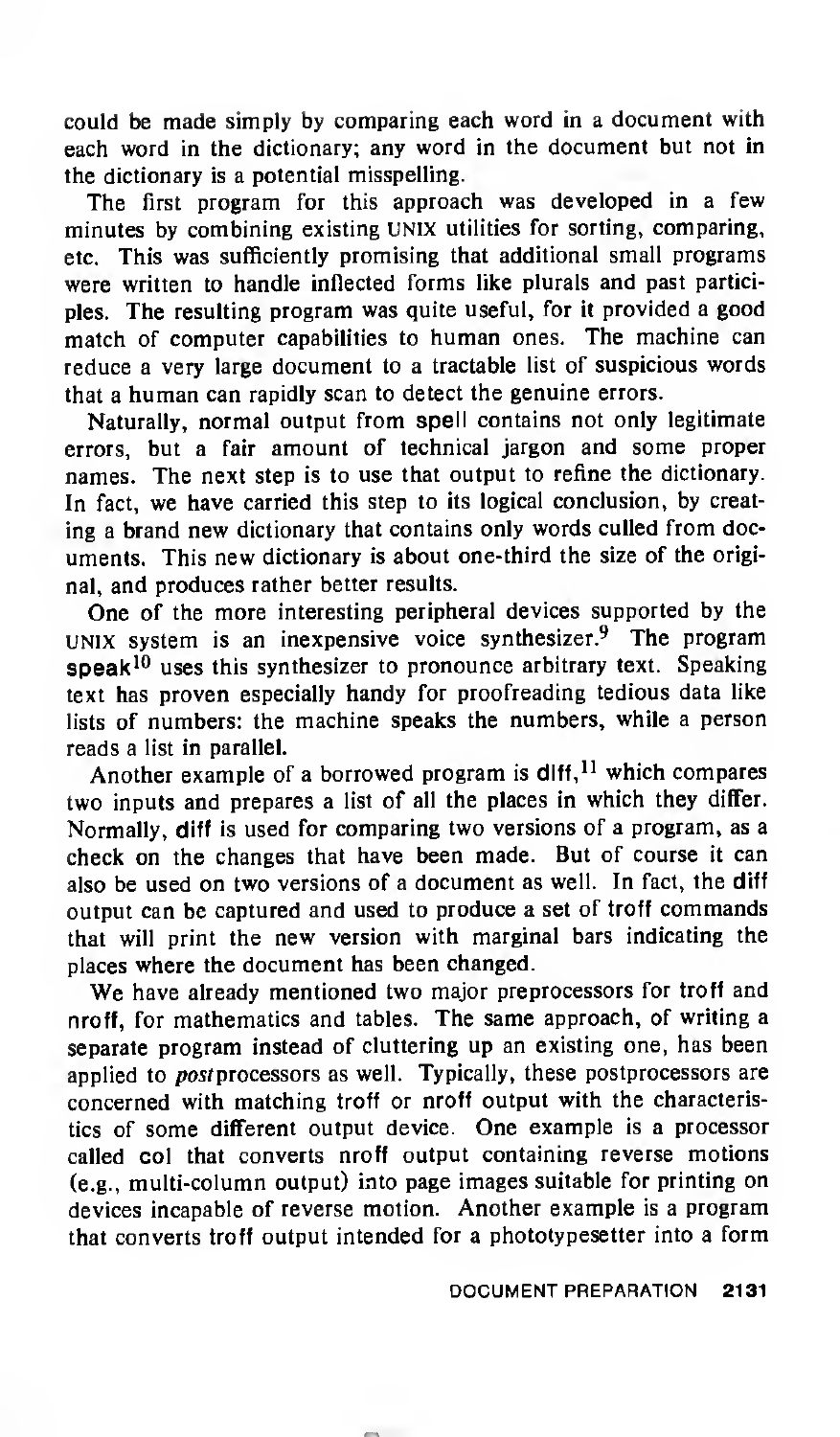suitable for display on the screen of a Tektronix 4014 terminal (or analogous graphic devices). This permits a view of the formatted document without actually printing it; this is especially convenient for checking page layout.

One final area worth mentioning concerns the problem of training new users. Since there seems to be no substitute for hands-on experience, <sup>a</sup> program called learn was written to walk new users through sets of lessons.<sup>12</sup> Lesson scripts are available for fundamentals of UNIX file handling commands, the editor ed, and eqn, as well as for topics not related to document preparation, learn has been heavily used in the courses taught by secretaries and typists for their colleagues.

## VIII. EXPERIENCE

UNIX document preparation software has now been used for several years within Bell Laboratories, with many secretaries and typists in technical organizations routinely preparing technical memoranda and papers. Several books<sup>13-19</sup> printed with this software have been published directly from camera-ready copy. Technical articles have been prepared in camera-ready form for periodicals ranging from the Journal of the ACM to Science.

The longest-running use of the UNIX system for document preparation is in the Bell Laboratories Legal and Patent Division, where patent applications have been prepared on a UNIX system for nearly seven years. Computer program documentation has been produced for several years by clerks using UNIX facilities at the Business Information Systems Programs Area of Bell Laboratories. More recently, the "word processing" centers at Bell Laboratories have begun significant use of the UNIX system because of its ability to handle complicated material effectively.

It can be difficult to evaluate the cost-effectiveness of computeraided versus manual documentation preparation. We took advantage of the interest of the American Physical Society in the UNIX system to make <sup>a</sup> systematic comparison of costs of their traditional typewriter composition and a UNIX document preparation system. Five manuscripts submitted to Physical Review Letters were typeset at Bell Laboratories, using the programs described above to handle the text, equations, tables, and special layout of the journal.

On the basis of these experiments, it appears that computerized typesetting of difficult material is substantially cheaper than typewriter composition. The primary cost of page composition is

#### 2132 THE BELL SYSTEM TECHNICAL JOURNAL, JULY-AUGUST <sup>1</sup> 978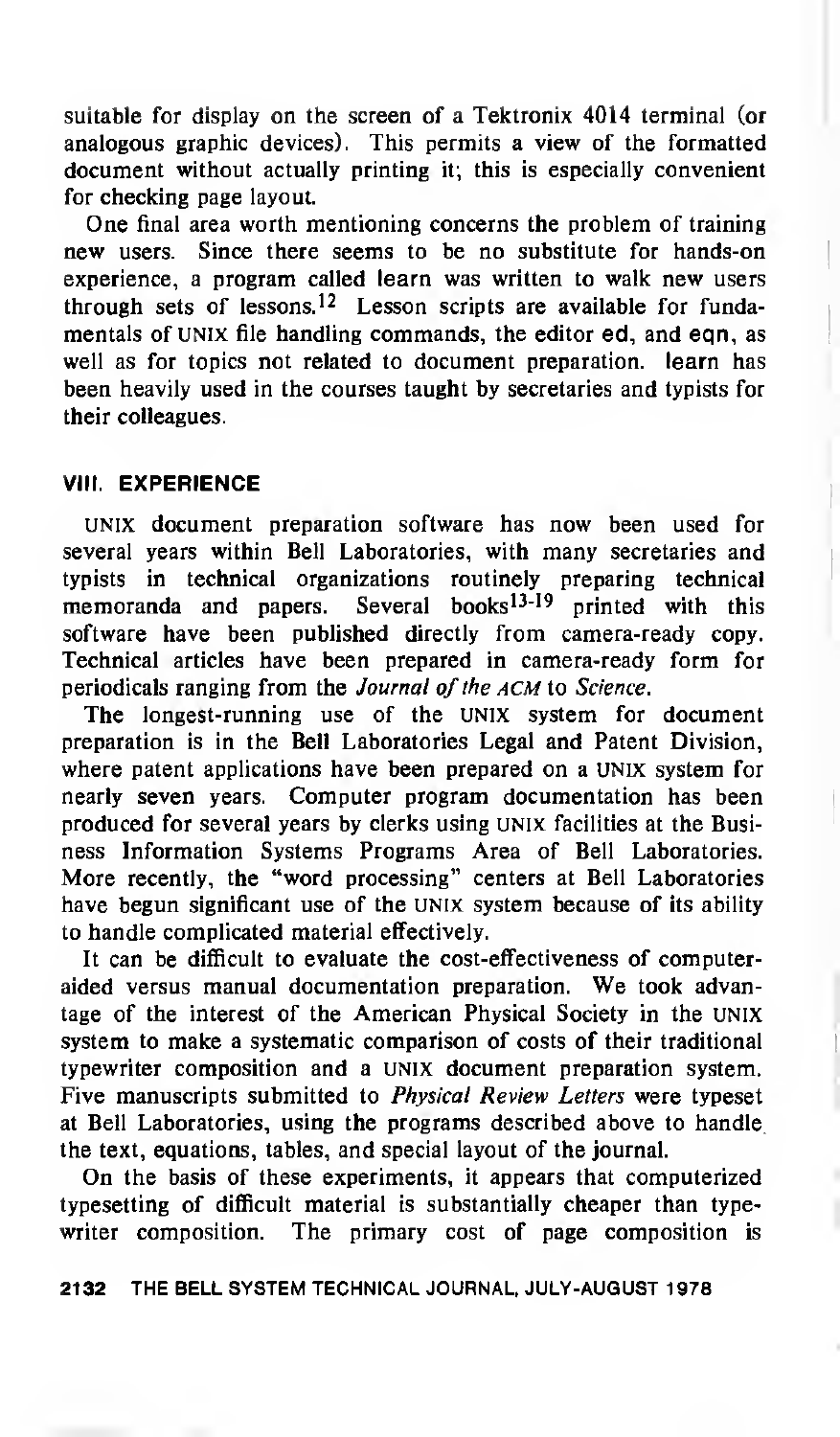keyboarding, and the aids provided by UNIX software to facilitate input of complex mathematical and tabular material reduce input time significantly. Typing and correcting articles on the UNIX system, with an experienced typist, was between 1.5 and 3.3 times as fast as typewriter composition. Over the trial set of manuscripts, input using the UNIX system was 2.4 times as fast. These documents were extremely complicated, with many difficult equations. Typists at Physical Review Letters averaged less than four pages per day; whereas our (admittedly very proficient) UNIX system typist could type <sup>a</sup> page in <sup>30</sup> minutes. We estimate <sup>a</sup> very substantial saving in production cost for camera-ready pages using a UNIX system instead of conventional composition or typewriting. A typical UNIX system for photocomposition of Physical Review style pages might produce 200 finished pages per day on a capital investment of about \$200,000 and with 20 typists.

The advantage of the UNIX system is greatest when mathematics and tables abound in a document. For example, it is a great time saving that keys need never be changed because all equation input is ordinary text. The automatic page layout saves time when multiple drafts, versions, or editions of a document are needed. Further details of this comparison can be found in Ref. 20.

## IX. CONCLUSIONS

It is important to note that these document preparation programs are simply application programs running on a general-purpose system. Any document preparation user can exercise any command whenever desired.

As mentioned above, <sup>a</sup> surprising number of the programming utilities are directly or indirectly useful in document preparation. For example, the program that makes cross-reference listings of computer programs is largely identical with the one that makes keyword-in-context indexes of natural language text. It is also easy to use the programming facilities to generate small utilities, such as one which checks the consistency of equation usage.

Besides applying programming utilities to text processing, we also apply document processors to programs and numerical data. Statistical data are often extracted from program output and inserted into documents. Computer programs are often printed in papers and books; because the programs are tested and typeset from the same source file, transcription errors are eliminated.

In addition to the technical advantages of having programming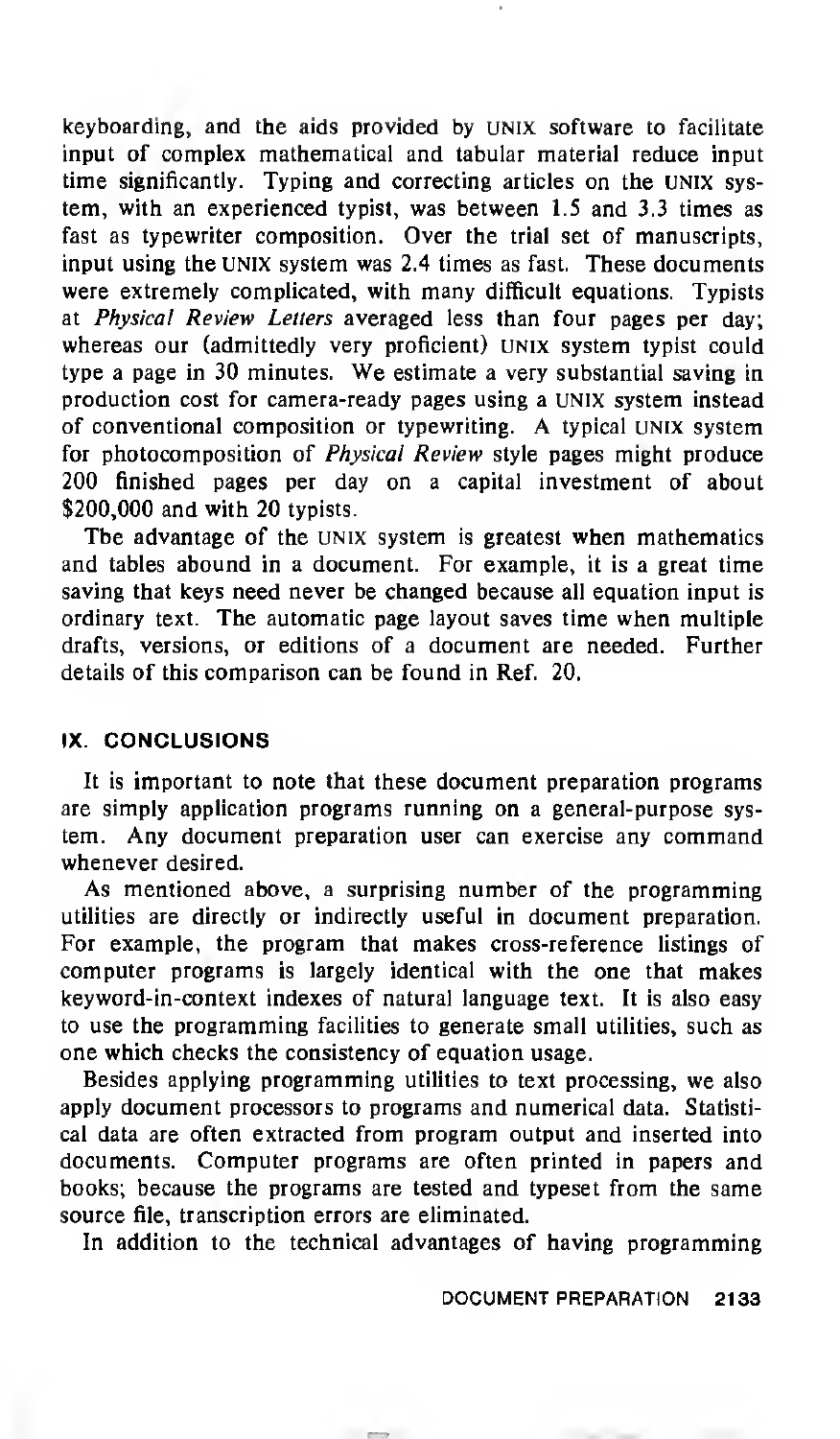and word processing on the same machine, there can be personnel advantages. The fact that secretaries and typists work on the same system as the authors allows both to share the document preparation job. A document may be typed originally by <sup>a</sup> secretary, with the author doing the corrections; in the case of an author who types rough drafts but doesn't like editing after proofreading, the reverse may occur. We have observed the full spectrum, from authors who give hand-written material to typists in the traditional manner to those who compose at the terminal and do their own typesetting. Most authors, however, seem to operate somewhere in between.

The UNIX system provides <sup>a</sup> convenient and cost-effective environment for document preparation. A first-class program development facility encourages the development of good tools. The ability to use preprocessors has enabled us to write separate languages for mathematics, tables, and several other formatting tasks. The separate programs are easier to learn than if they were all jammed into one package, and are vastly easier to maintain as well. And since all of this takes place within a general-purpose operating system, programs and data can be used as convenient, whether they are intended for document preparation or not.

#### **REFERENCES**

1. K. Thompson and D. M. Ritchie, UNIX Programmer's Manual, Bell Laboratories, May 1975. See ed (0. 2. J. F. Ossanna, "nroff/troff User's Manual," Comp. Sci. Tech. Rep. No. 54, Bell

ı

- 
- Laboratories (April 1977).<br>3. J. E. Saltzer, "Runoff," in *The Compatible Time-Sharing System*, ed. P. A. Crisman,<br>Cambridge, Mass.: M.I.T. Press (1965).<br>4. M. D. Mcllroy, "The Roff Text Formatter," Computer Center Report
- Bell Laboratories (October 1972). 5. S. C. Johnson, "Yacc Yet Another Compiler-Compiler," Comp. Sci. Tech. Rep.
- 
- No. 32, Bell Laboratories (July 1975).<br>6. B. W. Kernighan and L. L. Cherry, "A System for Typesetting Mathematics,"<br>Commun. Assn. Comp. Mach., 18 (March 1975), pp. 151-157.<br>7. B. W. Kernighan and L. L. Cherry, "A System fo
- 
- Comp. Sci. Tech. Rep. No. 17, Bell Laboratories (April 1977). 8. M. E. Lesk, "Tbl A Program to Format Tables," Comp. Sci. Tech. Rep. No. 49, Bell Laboratories (September 1976).
- 
- 9. Federal Screw Works, *Votrax ML-1 Multi-Lingual Voice System*.<br>10. M. D. Mcllroy, "Synthetic English Speech by Rule," Comp. Sci. Tech. Rep. No.<br>14, Bell Laboratories (March 1974).
- 11. J. W. Hunt and M. D. Mcliroy, "An Algorithm for Differential File Comparison,"<br>Comp. Sci. Tech. Rep. No. 41, Bell Laboratories (June 1976).<br>12. B. W. Kernighan and M. E. Lesk, unpublished work (1976).<br>13. B. W. Kernigh
- 
- McGraw-Hill, 1974.
- 14. C. H. Sequin and M. F. Tompsett, Charge Transfer Devices, New York: Academic Press, 1975.
- 15. B. W. Kernighan and P. J. Plauger, Software Tools, Reading, Mass.: Addison-Wesley, 1976.
	- 2134 THE BELL SYSTEM TECHNICAL JOURNAL, JULY-AUGUST <sup>1</sup> 978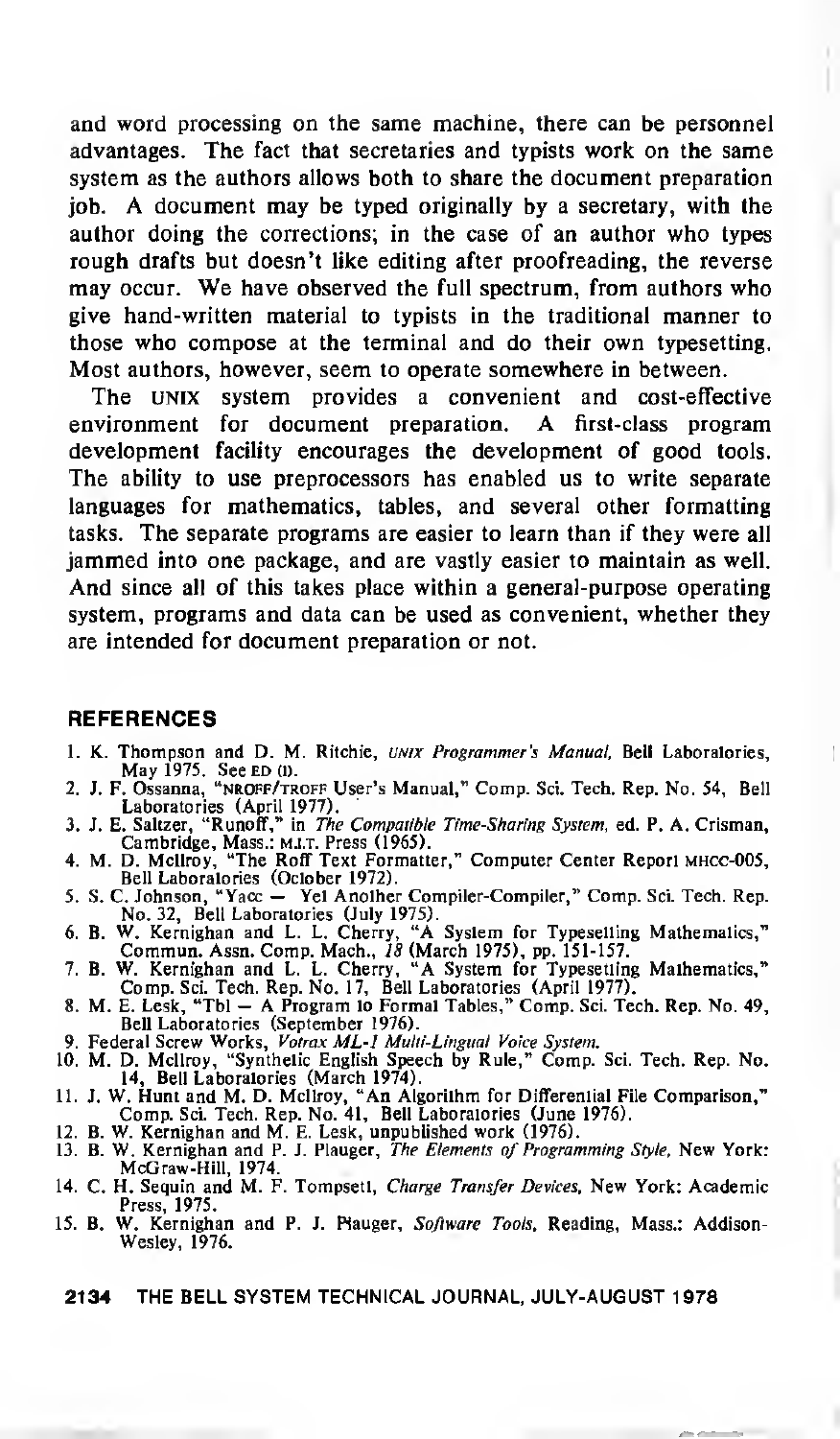- 16. T. A. Dolotta et al., *Data Processing in 1980-1985: A Study of Potential Limitations to*<br>Progress, New York: Wiley-Interscience, 1976.<br>17. A. V. Aho and J. D. Ullman, *Principles of Compiler Design*, Reading, Mass.:
- Addison-Wesley, 1977.
- 18. Committee on Impacts of Stratospheric Change, *Halocarbons: Environmental Effects*<br>of Chlorofluoromethane Release, Washington, D. C.: National Academy of Sci-
- 
- ences, 1977.<br>19. W. H. Williams, *A Sampler on Sampling*, New York: John Wiley & Sons, 1977.<br>20. M. E. Lesk and B. W. Kernighan, "Computer Typesetting of Technical Journals on<br>UNIX," Proc. AFIPS NCC, 46 (1977), pp. 879-888